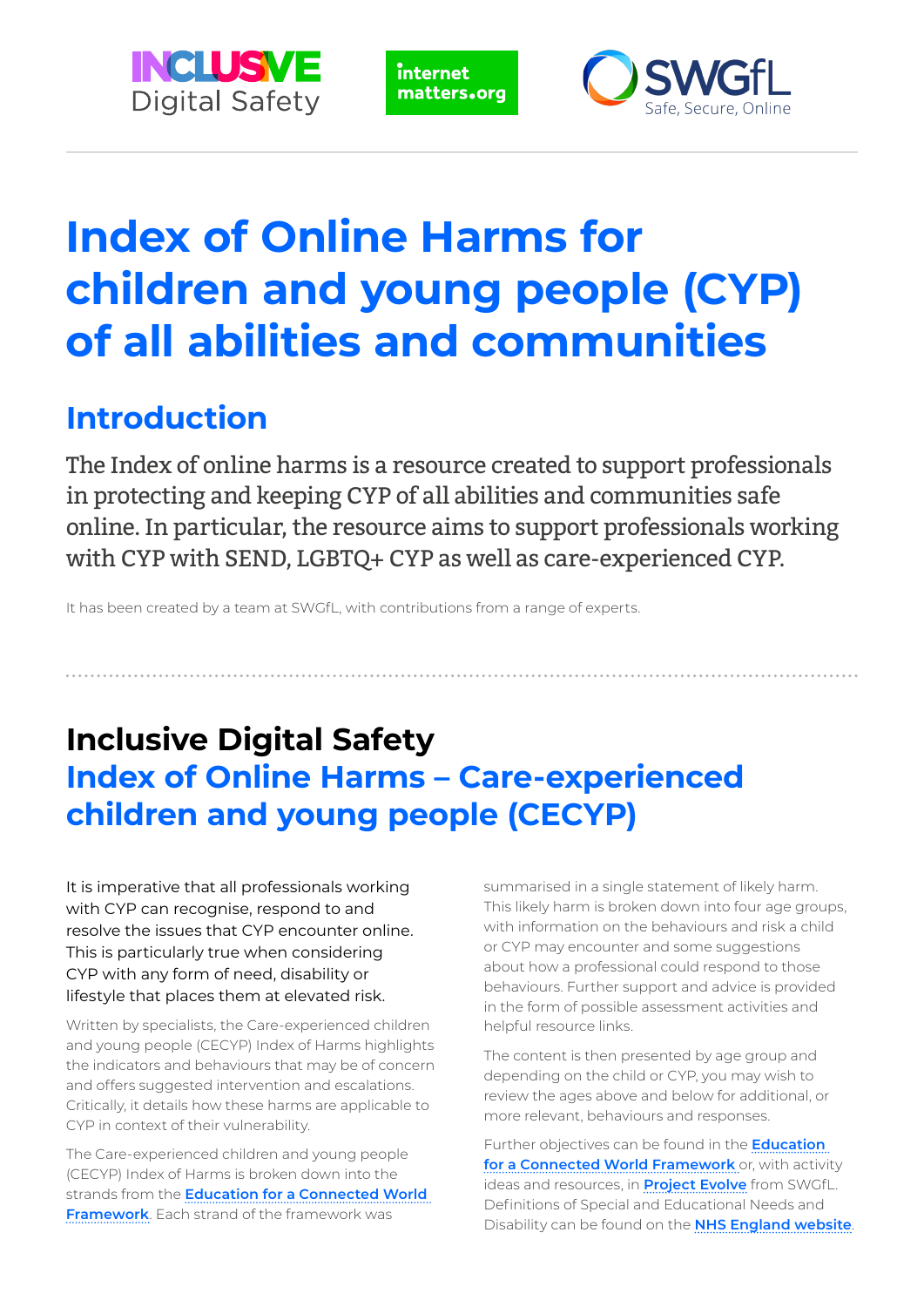### *Online Relationships - Harm resulting from contact*

| <b>Behaviours/observations</b>                                                                                                                                                                                                                                                                                                                                                                        | <b>Actions/Suggestion/Guidance</b>                                                                                                                                                                                                                                                                                                                                                                                                                                                   | <b>Assessment opportunity</b><br>(How can you tell actions work)                                                                                                                                                                                                                                                                                                                                            |
|-------------------------------------------------------------------------------------------------------------------------------------------------------------------------------------------------------------------------------------------------------------------------------------------------------------------------------------------------------------------------------------------------------|--------------------------------------------------------------------------------------------------------------------------------------------------------------------------------------------------------------------------------------------------------------------------------------------------------------------------------------------------------------------------------------------------------------------------------------------------------------------------------------|-------------------------------------------------------------------------------------------------------------------------------------------------------------------------------------------------------------------------------------------------------------------------------------------------------------------------------------------------------------------------------------------------------------|
| Being contacted by or<br>$\bullet$<br>contacting people online who<br>may present a safeguarding<br>risk to the child or young<br>person through exploitation.<br>For example, grooming for<br>sexual exploitation through<br>image sharing. Behavioural<br>changes might include<br>increased secretiveness,<br>being upset, withdrawn or<br>distressed and unable to<br>account for money or gifts. | Have regular training for staff<br>$\bullet$<br>and provide frequent learning<br>opportunities for pupils about<br>online relationships and<br>safety.<br>Talk with the CECYP about<br>$\bullet$<br>their interests and feelings.<br>Make yourself available<br>for them to share their<br>concerns with you.<br>Be clear about the need<br>to report any safeguarding<br>issues but do this openly<br>and, as far as possible, with<br>CECYP's consent.<br>Seek support from senior | CECYP might:<br>Show an increasing<br>awareness of the importance<br>differing privacy settings in<br>online spaces;<br>Be able to implement<br>differing privacy settings<br>in online spaces;<br>Be able to demonstrate a<br>better understanding of<br>the features of grooming<br>behaviours and what they<br>look like;<br>Show an increasing<br>awareness of how to block<br>and avoid people who may |

colleagues as appropriate.

**•** Show an increasing awareness of those within the educational settings whom they can go to for advice and support in this area, for example, their virtual school worker or designated teacher.

present a safeguarding risk;

- » [ThinkUKnow Resource Library](https://www.thinkuknow.co.uk/professionals/)
- » [Childnet Teacher & Professionals](https://www.childnet.com/teachers-and-professionals)
- » [Childline](http://childline.org.uk/) 0800 1111
- » [Marie Collins Foundation Path to protection, online training](https://www.mariecollinsfoundation.org.uk/cpp)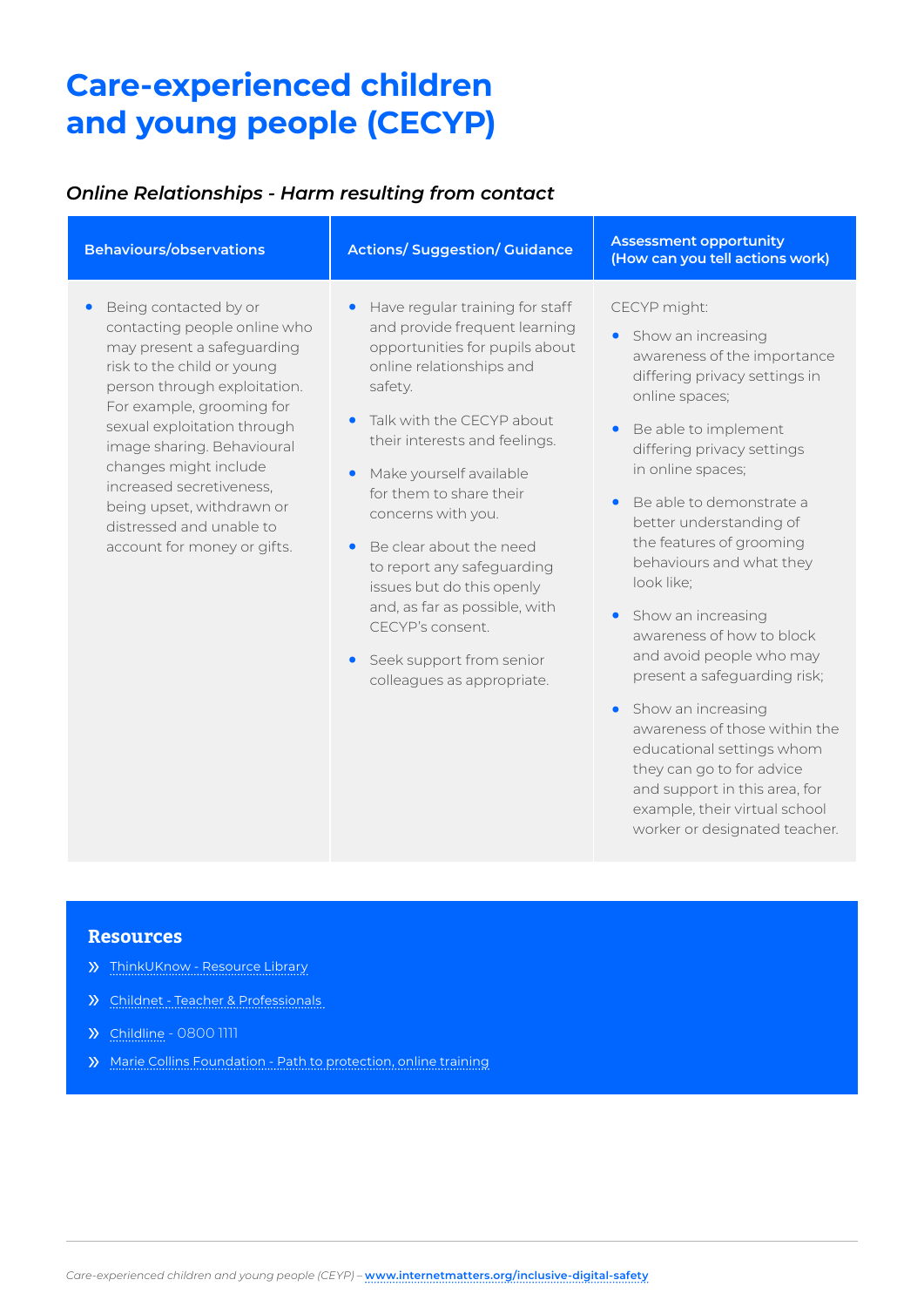### *Online Relationships - Harm from contacting birth relatives*

| <b>Behaviours/observations</b>                                                                                                                                                                                                                                                                                                                                       | <b>Actions/Suggestion/Guidance</b>                                                                                                                                                                                                                                                                                                                        | <b>Assessment opportunity</b><br>(How can you tell actions work)                                                                                                                                                                                                                  |
|----------------------------------------------------------------------------------------------------------------------------------------------------------------------------------------------------------------------------------------------------------------------------------------------------------------------------------------------------------------------|-----------------------------------------------------------------------------------------------------------------------------------------------------------------------------------------------------------------------------------------------------------------------------------------------------------------------------------------------------------|-----------------------------------------------------------------------------------------------------------------------------------------------------------------------------------------------------------------------------------------------------------------------------------|
| Being contacted by or seeking<br>contact with birth relatives who<br>represent a safeguarding risk<br>to the child or young person.<br>For example, a birth relative<br>makes contact through social<br>media, even though there are<br>Court Orders prohibiting this.<br>Children and young people<br>might present with behavioural<br>changes. These may include: | Being contacted will have<br>$\bullet$<br>different connotations for<br>each CECYP depending upon<br>their care placement, personal<br>history and relationship(s) with<br>their birth family member(s);<br>Teaching professional must<br>not take a critical stance on<br>the CECYP's past and their<br>relationship with their birth<br>family members; | This is likely to differ for each<br>CECYP, however this may<br>include:<br>If safe contact can be enabled by<br>social care, CECYP may:<br>Be more open to<br>$\bullet$<br>communicate about<br>contact with parents<br>more coherently;<br>Have increased mood and<br>$\bullet$ |
| A loss of confidence in their<br>$\bullet$<br>role and identity within their<br>care setting;<br>An angry or depressive<br>response to a resurfacing of<br>earlier childhood conflicts or                                                                                                                                                                            | Pastoral work with CECYP<br>$\bullet$<br>could include discussions<br>about previous life story work,<br>including how the person<br>or people contacting them<br>feature in their personal<br>history This is a sonsitive area                                                                                                                           | educational engagement;<br>If safe contact is not possible,<br>CECYP are able to communicate<br>the reasons for this. CECYP<br>might also:                                                                                                                                        |

**•** Demand avoidance or openly seeking conflict in school settings;

issues;

- **•** Talk more about birth family members;
- **•** New unexplained items/gifts;
- **•** Spending more time alone.
- history. This is a sensitive area and needs skilled and careful guidancewith work with the Team Around the Child (TAC) so that everyone is working together and clear on their roles;
- **•** It is important to be clear about the need to report any safeguarding issues but to do this openly and as far as possible with the consent of the CECYP;
- **•** Information and concerns should be passed on to the School Safeguarding lead as soon as possible.
- **•** Disclosure of any concerns about the welfare of the CECYP should be made to the named Social Worker
- **•** Have a more coherent and positive narrative about their life story.
- **•** Be more open to the idea of challenges and the development of their capabilities (growth mindset).

- » [Internet Matters Advice to create a positive online reputation for kids](https://www.internetmatters.org/issues/online-reputation/protect-your-child/)
- » [LSE What foster and adoptive parents need to know about digital media PART 1: The benefits](https://blogs.lse.ac.uk/parenting4digitalfuture/2015/04/16/what-foster-and-adoptive-parents-need-to-know-about-digital-media-part-1-the-benefits/)
- » [Social Media, Social Capital and Adolescents Living in State Care: A Multi-Perspective and Multi-Method Qualitative Study](https://academic.oup.com/bjsw/article/48/7/2058/4803282)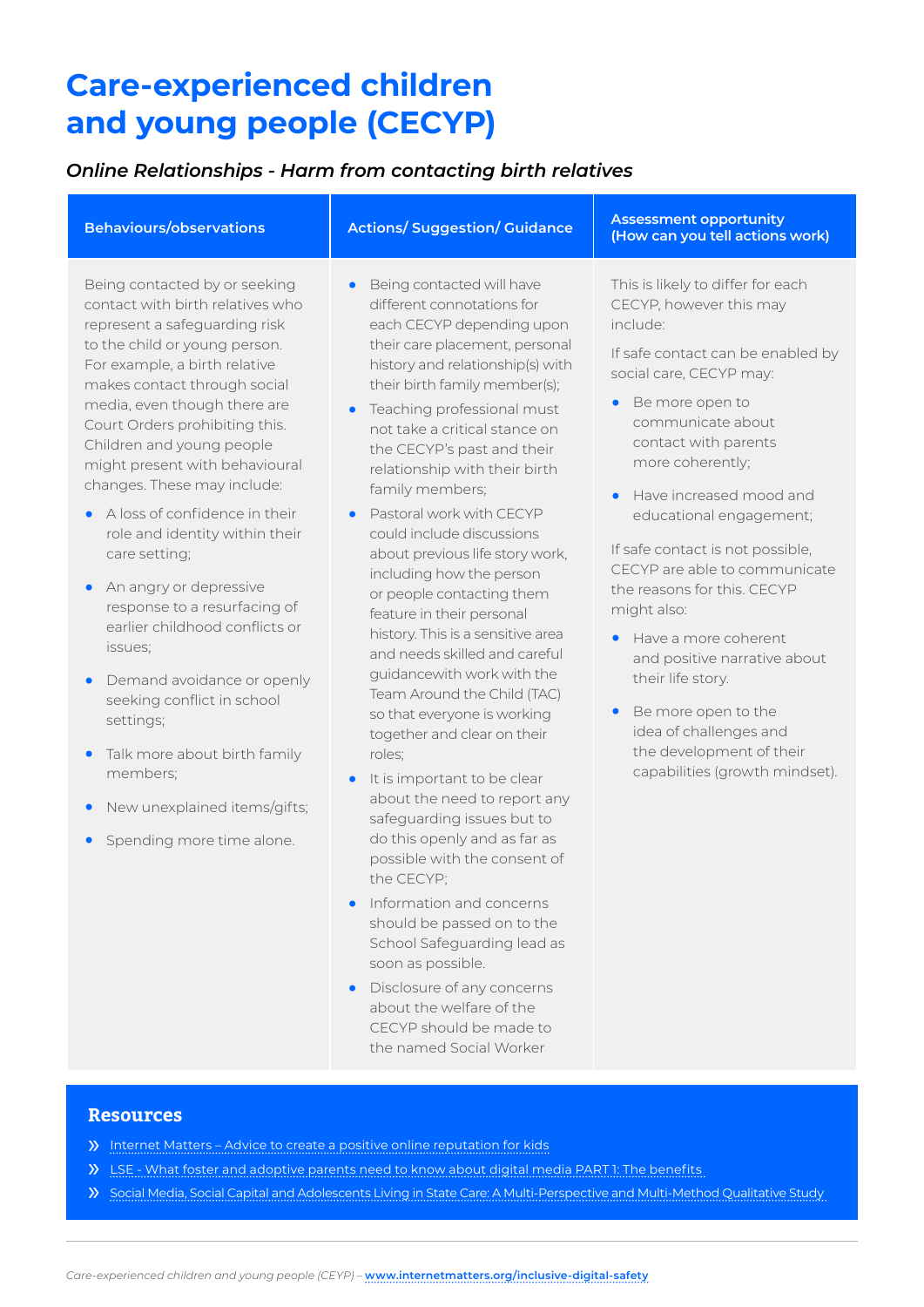### *Online Reputation - Harm to caused by negative online experiences*

| CECYP may choose to share their<br>Positive strategies may include:<br>When checking the impact of                                                                                                                                                                                                                                                                                                                                                                                                                                                                                                                                                                                                                                                                                                                                                                                                                                                                                                                                                                                                                                                                                                                                                                                                                                                                                                                                                                                                                                                                                                                                                                                                                                                                                                                                                                                                                                                                                                                                                                                                                                                                                                                                                    | <b>Behaviours/observations</b>      | <b>Actions/Suggestion/Guidance</b> | <b>Assessment opportunity</b><br>(How can you tell actions work) |
|-------------------------------------------------------------------------------------------------------------------------------------------------------------------------------------------------------------------------------------------------------------------------------------------------------------------------------------------------------------------------------------------------------------------------------------------------------------------------------------------------------------------------------------------------------------------------------------------------------------------------------------------------------------------------------------------------------------------------------------------------------------------------------------------------------------------------------------------------------------------------------------------------------------------------------------------------------------------------------------------------------------------------------------------------------------------------------------------------------------------------------------------------------------------------------------------------------------------------------------------------------------------------------------------------------------------------------------------------------------------------------------------------------------------------------------------------------------------------------------------------------------------------------------------------------------------------------------------------------------------------------------------------------------------------------------------------------------------------------------------------------------------------------------------------------------------------------------------------------------------------------------------------------------------------------------------------------------------------------------------------------------------------------------------------------------------------------------------------------------------------------------------------------------------------------------------------------------------------------------------------------|-------------------------------------|------------------------------------|------------------------------------------------------------------|
| Talk to the CECYP about what<br>$\bullet$<br>may be circumstances where this<br>negative responses (e.g. abuse,<br>may elicit negative responses (e.g.<br>intimidation, online hate and<br>being bullied online;<br>abuse, intimidation, online hate<br>harassment) look like and<br>and harassment).<br>Be able to communicate<br>$\bullet$<br>ask if anything like this has<br>clearly how to block and/<br>Like other children and young<br>happened to them;<br>or report online bullying<br>people, CECYP experiencing<br>Educating CECYP to<br>$\bullet$<br>behaviour;<br>abuse online may:<br>understand how to represent<br>Be able to describe and/<br>themselves online safely;<br>$\bullet$<br>Spend a lot more or a lot<br>$\bullet$<br>or show a teacher how<br>less time than usual online,<br>Helping CECYP to know how<br>they manage their privacy<br>texting, gaming etc;<br>to use strategies to protect<br>settings;<br>their 'digital personality' and<br>Seem distant, upset or angry<br>$\bullet$<br>online reputation, including<br>Exhibit less anxiety about<br>after using the internet or<br>$\bullet$<br>degrees of anonymity and<br>being active online;<br>texting;<br>privacy;<br>Be more open about how<br>Be secretive about who they<br>Helping CECYP to learn how<br>$\bullet$<br>they manage contact with<br>are talking to and what they<br>to report negative responses<br>others online.<br>are doing on digital devices;<br>including how to block and/or<br>complain to online platforms;<br>Have lots of new phone<br>numbers, texts or email<br>Helping CECYP recover<br>addresses on their digital<br>when things go wrong online<br>devices;<br>by offering support to aid<br>recovery;<br>Be afraid to go to school,<br>being mysteriously 'ill' each<br>If applicable, tell the CECYP<br>$\bullet$<br>morning, or skipping school;<br>what the school/educational<br>setting will do next to address<br>Not be doing as well at school<br>these experiences;<br>as they have done previously.<br>Being non-judgemental and<br>understanding that CECYP's<br>past experience(s) may mean<br>they have a different narrative<br>around online sexualise<br>behaviour, allow this to be<br>spoken about. | care status in online spaces. There |                                    | suggestions, CECYP may:<br>Be able to identity if they are       |

- » [Become The charity for children in care and young care leavers](https://www.becomecharity.org.uk/)
- » [National Youth Advocacy Service: Home](https://www.nyas.net/)
- » [Children's Commissioner Children in care](https://www.childrenscommissioner.gov.uk/children-in-care/)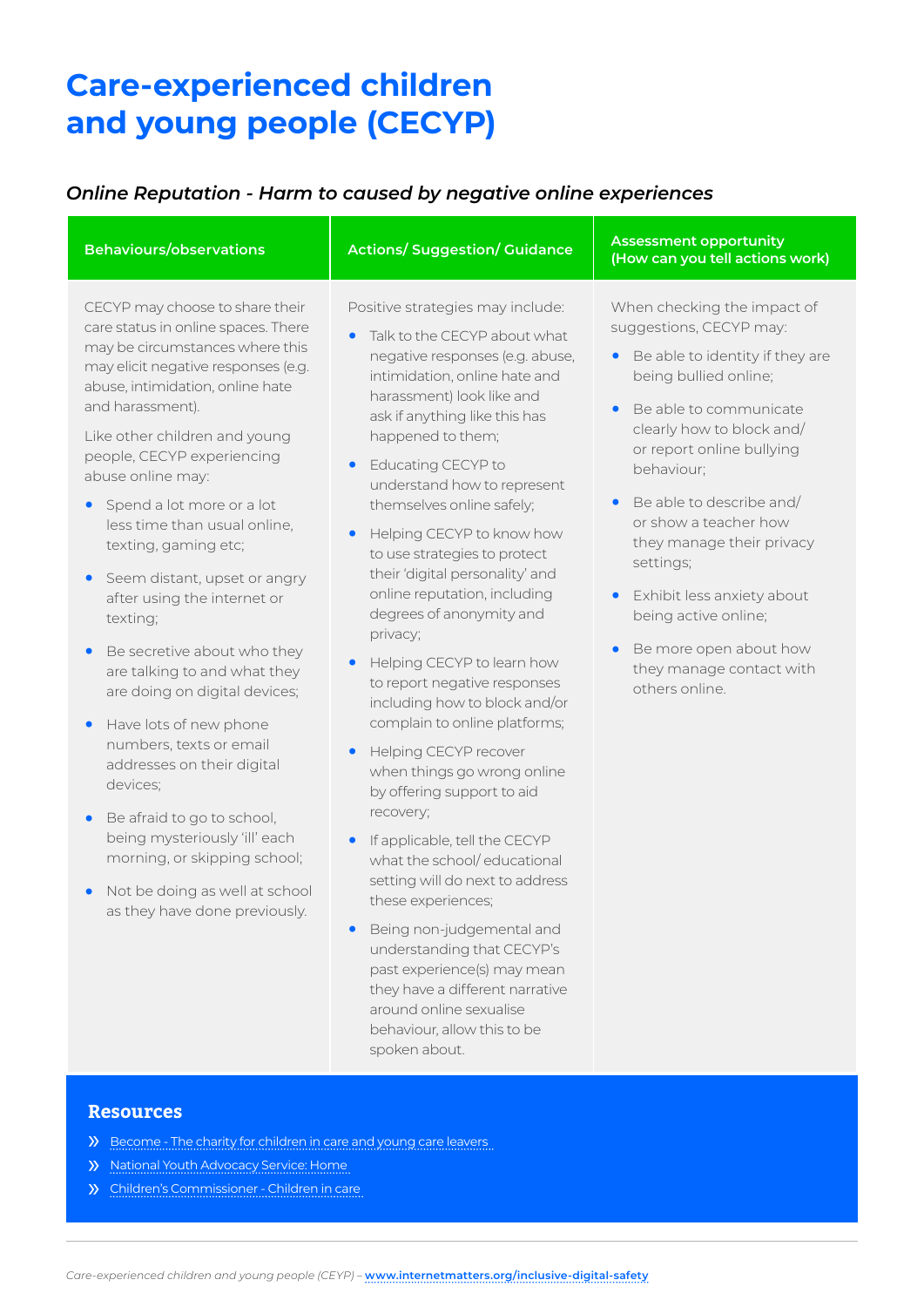### *Self-Image and identity - Harm from inaccurate or ill-informed views about what being care-experienced means*

Harm from inaccurate or illinformed views about what being care-experienced means. This might take the form of poor information (e.g. all care leavers end up in prison) or politicised views of the care system.

Promoting a more balanced picture of the life chances of CECYP within the school environment is important, whilst adhering to the individual's right to privacy and non-disclosure of their in care states.. Additionally, emphasising the unique and individual potential of each young person is equally important. Some approaches could include:

- **•** Schools to use the guidance and support of the Local Authority Virtual School worker and Designated Teachers to support them with understanding needs of young person around identity culture and disclosure;
- **•** Referring the CECYP to the "In Care Council" within their Local Authority (CECYP's Social Worker should be able to facilitate this);
- **•** Making images and texts relating to care experiences available within school;
- **•** Making good use of positive images of CECYP and those who have experienced care (Lemn Sissay, Ashley John Baptiste, Sophia Alexandra Hall, Jeannette Winterson for example);
- **•** Increasing awareness and recognition of the diversity of family and care experiences within the school settings. This could include;through partnership working with young adult older care expereincedleavers and adult/ors virtual schools

**Behaviours/observations Actions/ Suggestion/ Guidance Assessment opportunity (How can you tell actions work)**

#### CECYP might:

- **•** Be able to be more open and relaxed about their care status if they chose;
- **•** Seem more confident and accepting of challenges within their learning;
- **•** Be more ambitious and forward thinking in their planning for the future.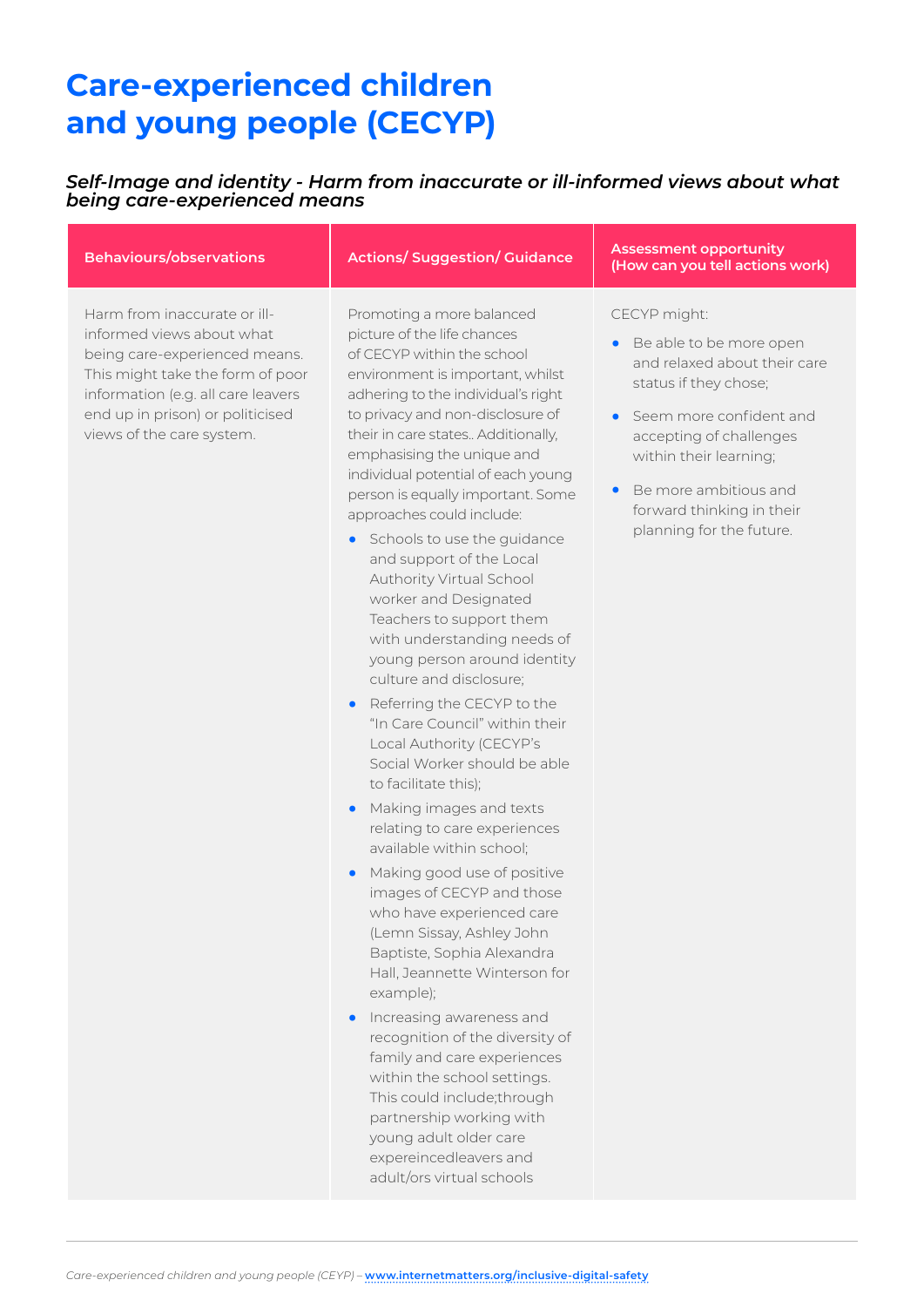*Self-Image and identity - Harm from inaccurate or ill-informed views about what being care-experienced means (Continued)*

| <b>Behaviours/observations</b> | <b>Actions/Suggestion/Guidance</b>                                                                                                                                                                                                                                                                                                  | <b>Assessment opportunity</b><br>(How can you tell actions work) |
|--------------------------------|-------------------------------------------------------------------------------------------------------------------------------------------------------------------------------------------------------------------------------------------------------------------------------------------------------------------------------------|------------------------------------------------------------------|
|                                | Making sure that there is<br>good availability of literature<br>that explores different care<br>experiences (Benjamin<br>Zephaniah, Ashley John<br>Baptiste, Jacqueline Wilson,<br>and the authors mentioned<br>above all write about different<br>kinds of CECYP);<br>Referring CECYP to Become<br>(see hyperlink in last column). |                                                                  |

- » <https://www.becomecharity.org.uk/>
- » <https://www.nyas.net/>
- » <https://www.childrenscommissioner.gov.uk/children-in-care/>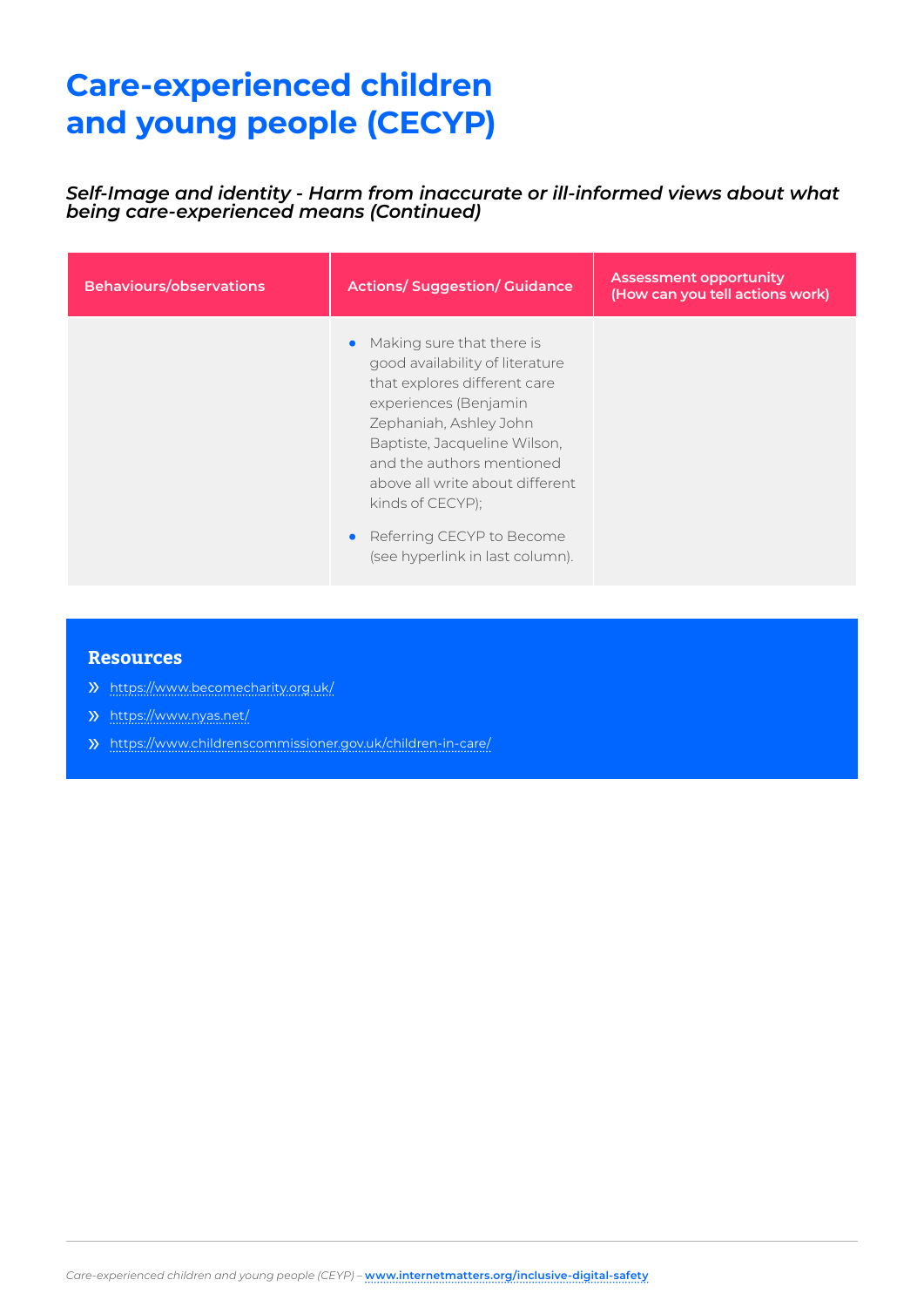### *Self-Image and identity - Harm caused by other individuals stigmatising care-experiences.*

| <b>Behaviours/observations</b>                                                                                                                                                                                | <b>Actions/Suggestion/Guidance</b>                                                                                                                                                                                                                                                                                                                                                                                                                                                                                                                                                                                                                                                                                                                                                                                                                                                                                                                                                                           | <b>Assessment opportunity</b><br>(How can you tell actions work)                                                                                                                                                                                                                                                                           |
|---------------------------------------------------------------------------------------------------------------------------------------------------------------------------------------------------------------|--------------------------------------------------------------------------------------------------------------------------------------------------------------------------------------------------------------------------------------------------------------------------------------------------------------------------------------------------------------------------------------------------------------------------------------------------------------------------------------------------------------------------------------------------------------------------------------------------------------------------------------------------------------------------------------------------------------------------------------------------------------------------------------------------------------------------------------------------------------------------------------------------------------------------------------------------------------------------------------------------------------|--------------------------------------------------------------------------------------------------------------------------------------------------------------------------------------------------------------------------------------------------------------------------------------------------------------------------------------------|
| Harm from individuals with<br>negative views about children<br>and young people with care<br>experience that seek to<br>stigmatise or negate their<br>identities through aggressive<br>language and othering. | Positive strategies may include:<br>Talk to the CECYP about<br>$\bullet$<br>what negative responses (e.g.<br>abuse, intimidation, online<br>hate, online bullying, and<br>harassment) look like and<br>ask if anything like this has<br>happened to them;<br>Educating CECYP to<br>understand how to create<br>positive online images;<br>Helping CECYP to know<br>how to use strategies<br>to protect their 'digital<br>personality' and online<br>reputation, including degrees<br>of anonymity and privacy;<br>Helping CECYP to learn how<br>to report negative responses<br>including how to block and/or<br>complain to online platforms;<br>Helping CECYP recover<br>when things go wrong<br>online by offering support<br>to aid recovery.<br>If applicable, tell the<br>CECYP what the school/<br>educational setting will do<br>next to address this;<br>If applicable, empower<br>and explain that it will be<br>necessary to talk to the<br>Police liaison officers and<br>reporting to the CEOP. | Indicators of progress on these<br>issues could include:<br>• Be able to be more open<br>and relaxed about their<br>care status if they chose;<br>Seem more confident and<br>$\bullet$<br>accepting of challenges<br>within their learning;<br>Be more ambitious and<br>$\bullet$<br>forward thinking in their<br>planning for the future. |
|                                                                                                                                                                                                               |                                                                                                                                                                                                                                                                                                                                                                                                                                                                                                                                                                                                                                                                                                                                                                                                                                                                                                                                                                                                              |                                                                                                                                                                                                                                                                                                                                            |

### **Resources**

» [Internet Matters - Protect your child from cyberbullying](https://www.internetmatters.org/issues/cyberbullying/protect-your-child/)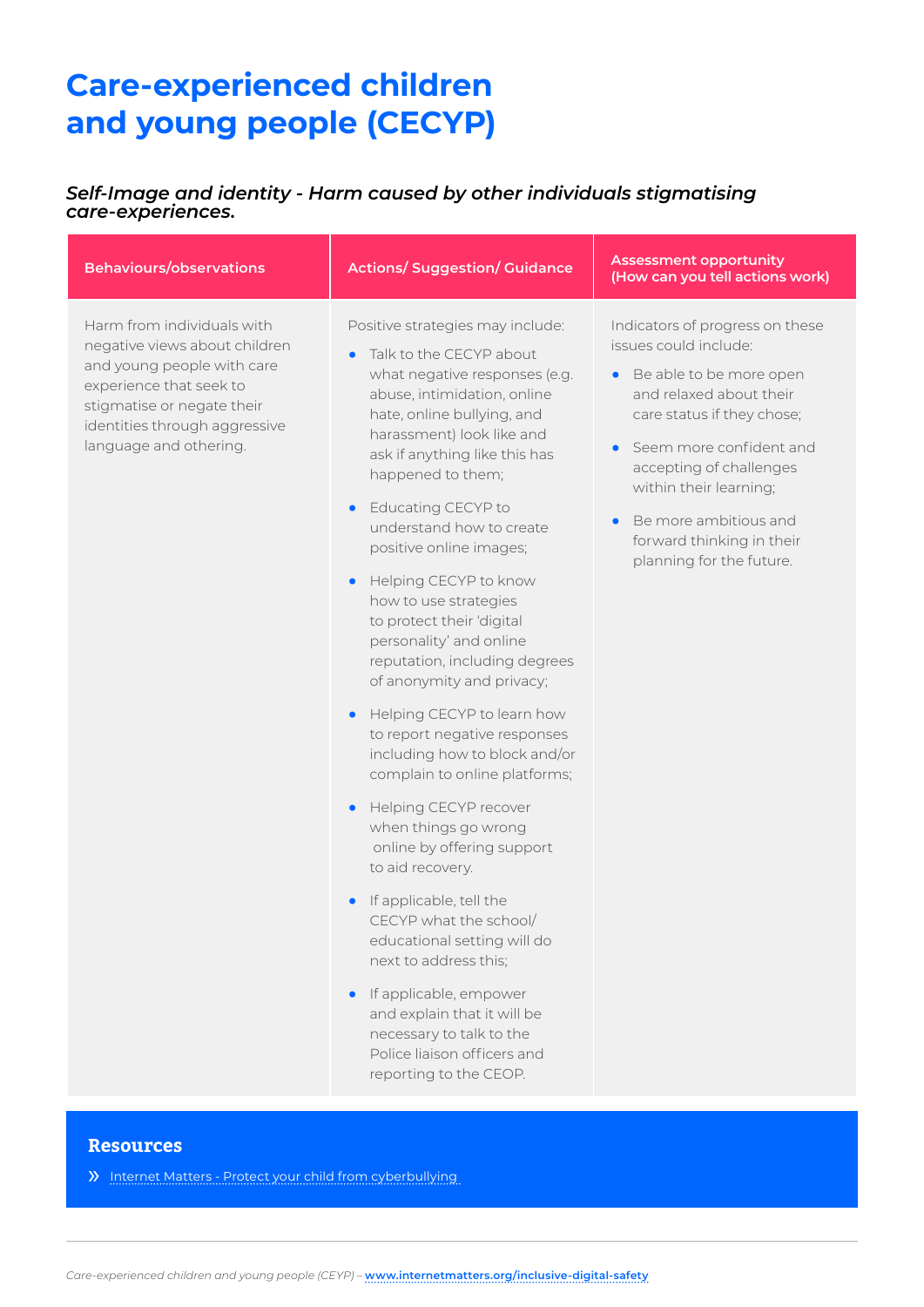## *Self-Image and identity - Harm caused by abusive relationships.*

| <b>Behaviours/observations</b>                                                                                                           | <b>Actions/Suggestion/Guidance</b>                                                                                                                                                                                                                                                                                                                                                                                                                                                                                                                                                                                                                                                             | <b>Assessment opportunity</b><br>(How can you tell actions work)                                                                                                                                                                                                                                                                                                                                                                                                                                                                                                                                                                                                                                                                                              |
|------------------------------------------------------------------------------------------------------------------------------------------|------------------------------------------------------------------------------------------------------------------------------------------------------------------------------------------------------------------------------------------------------------------------------------------------------------------------------------------------------------------------------------------------------------------------------------------------------------------------------------------------------------------------------------------------------------------------------------------------------------------------------------------------------------------------------------------------|---------------------------------------------------------------------------------------------------------------------------------------------------------------------------------------------------------------------------------------------------------------------------------------------------------------------------------------------------------------------------------------------------------------------------------------------------------------------------------------------------------------------------------------------------------------------------------------------------------------------------------------------------------------------------------------------------------------------------------------------------------------|
| Psychologically and emotionally<br>abusive relationships from<br>people who target those with<br>low self-esteem and low self-<br>worth. | Positive strategies may include:<br>Talking to the CECYP about<br>what negative responses<br>(e.g. abuse, intimidation, online<br>hate and harassment) look like<br>and ask if anything like this has<br>happened to them;<br>Educating CECYP to<br>understand how to create<br>positive online images;<br>Helping CECYP to know<br>how to use strategies<br>to protect their 'digital<br>personality' and online<br>reputation, including degrees<br>of anonymity and privacy;<br>Helping CECYP to learn how<br>to report negative responses<br>including how to block and/or<br>complain to online platforms;<br>Helping CECYP recover<br>when things go wrong<br>online by offering support | CECYP able to articulate what<br>abusive relationships look like.<br>For some CECYP, the ability to<br>differentiate between abusive<br>and supportive relationships is<br>difficult. Being able to identify<br>harmful individuals or unhelpful<br>relationships is a key area of<br>learning. To also be reflective and<br>aware of when their behaviours<br>could be perceived as bullying<br>towards others.<br>Other indicators might be:<br>CECYP able to demonstrate<br>how to manage privacy<br>settings and filters on social<br>media;<br>Ability to reflect on the<br>different elements of healthy<br>relationships;<br>Differentiating between<br>$\bullet$<br>'a friend that you've fallen<br>out with' and someone<br>who is intending harm or |
|                                                                                                                                          | to aid recovery.                                                                                                                                                                                                                                                                                                                                                                                                                                                                                                                                                                                                                                                                               | exploitation;                                                                                                                                                                                                                                                                                                                                                                                                                                                                                                                                                                                                                                                                                                                                                 |
|                                                                                                                                          | If applicable, tell the<br>CECYP what the school/<br>educational setting will do<br>next to address this.                                                                                                                                                                                                                                                                                                                                                                                                                                                                                                                                                                                      | CECYP aware of ways to<br>$\bullet$<br>use online spaces as a way<br>to generate and maintain<br>healthy relationships and<br>when to remove themselves<br>and talk to an appropriate<br>trusted other.                                                                                                                                                                                                                                                                                                                                                                                                                                                                                                                                                       |

- » [Internet Matters Protect your child from cyberbullying](https://www.internetmatters.org/issues/cyberbullying/protect-your-child/)
- » [Internet Matters Tackling cyberbullying](https://www.internetmatters.org/connecting-safely-online/advice-for-parents/tackling-the-hard-stuff-on-social-media-to-support-young-people/cyberbullying-advice-guide/)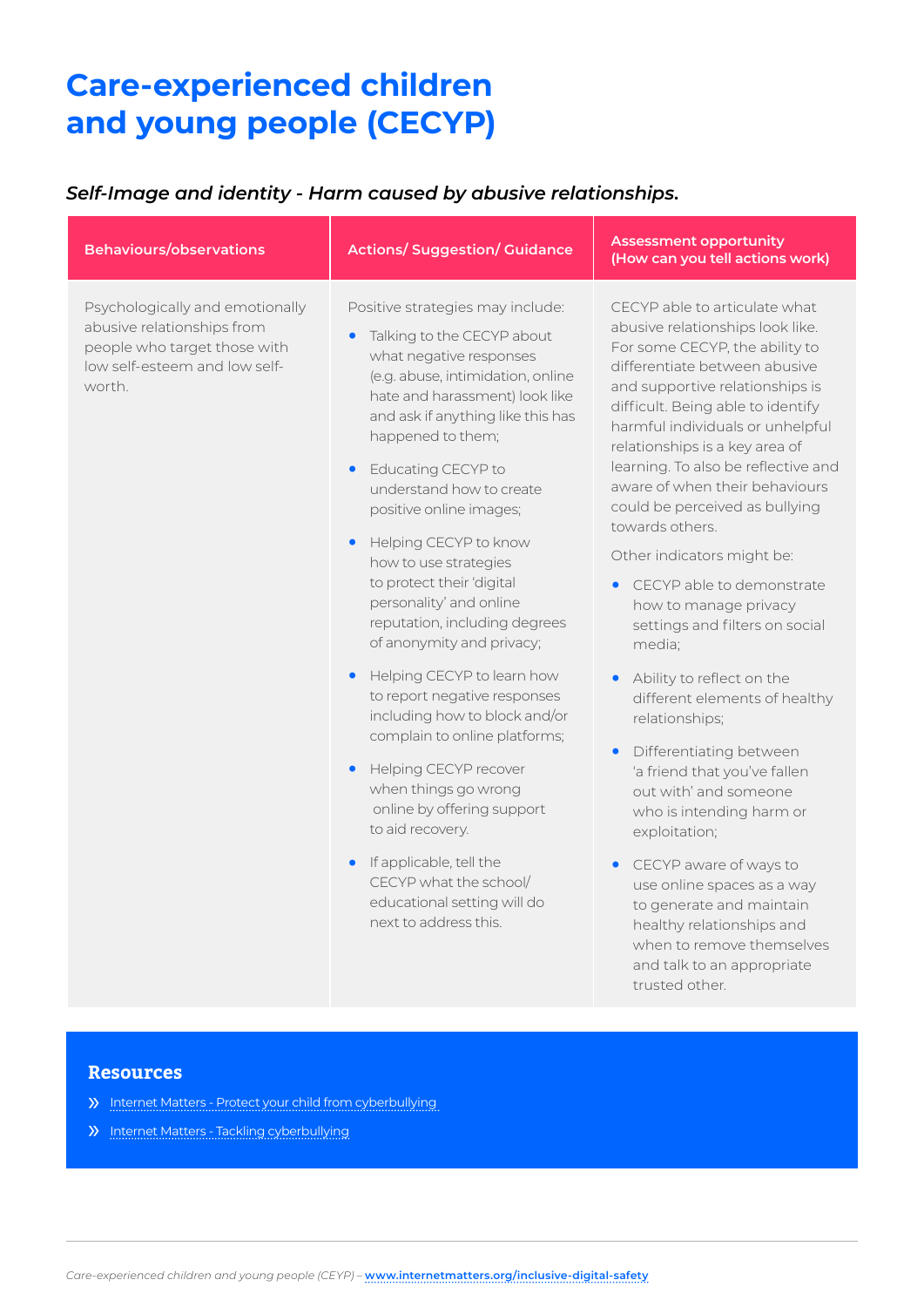### *Self-Image and identity - Harm to self-image from presence of negative stereotypes of CECYP.*

| <b>Behaviours/observations</b>                              | <b>Actions/Suggestion/Guidance</b>                                                                                                                                                                                                                                                                                                                                                                                                                                                                                                                                                                                                                                                                                  | <b>Assessment opportunity</b><br>(How can you tell actions work)                                                                                                                                                                                                                                                                                                                                                                                                                                                |
|-------------------------------------------------------------|---------------------------------------------------------------------------------------------------------------------------------------------------------------------------------------------------------------------------------------------------------------------------------------------------------------------------------------------------------------------------------------------------------------------------------------------------------------------------------------------------------------------------------------------------------------------------------------------------------------------------------------------------------------------------------------------------------------------|-----------------------------------------------------------------------------------------------------------------------------------------------------------------------------------------------------------------------------------------------------------------------------------------------------------------------------------------------------------------------------------------------------------------------------------------------------------------------------------------------------------------|
| The absence of positive<br>identities/role models for CECYP | Positive strategies include:<br>Making good use of positive<br>images of CECYP and those<br>who have experienced care<br>(Lemn Sissay, Ashley John<br>Baptiste, Sophia Alexandra<br>Hall, Jeannette Winterson<br>for example).<br>Increasing awareness and<br>recognition of the diversity of<br>family and care experiences<br>within the school setting;<br>Availability of literature<br>that explores different care<br>experiences (Benjamin<br>Zephaniah, Jacqueline<br>Wilson, and the authors<br>mentioned above all wire<br>about different kinds of<br>CECYP);<br>Link in with the Virtual School<br>and the Leaving Care Teams<br>within your Local Authority<br>for non-famous positive role<br>models. | CECYP might:<br>Be able to be more open<br>$\bullet$<br>and relaxed about their care<br>status, if they choose;<br>Seem more confident and<br>$\bullet$<br>accepting of challenges<br>within their learning;<br>Be able to identify other care-<br>experienced young people<br>or young adults whom they<br>can relate via their local<br>community/school media/<br>local virtual school or in care<br>voices organisations;<br>Be more ambitious and<br>forward thinking in their<br>planning for the future. |

### **Resources**

» [ThinkUKnow - Keeping children in care safe online](https://www.thinkuknow.co.uk/parents/articles/Looked-after-children-specific-risks/)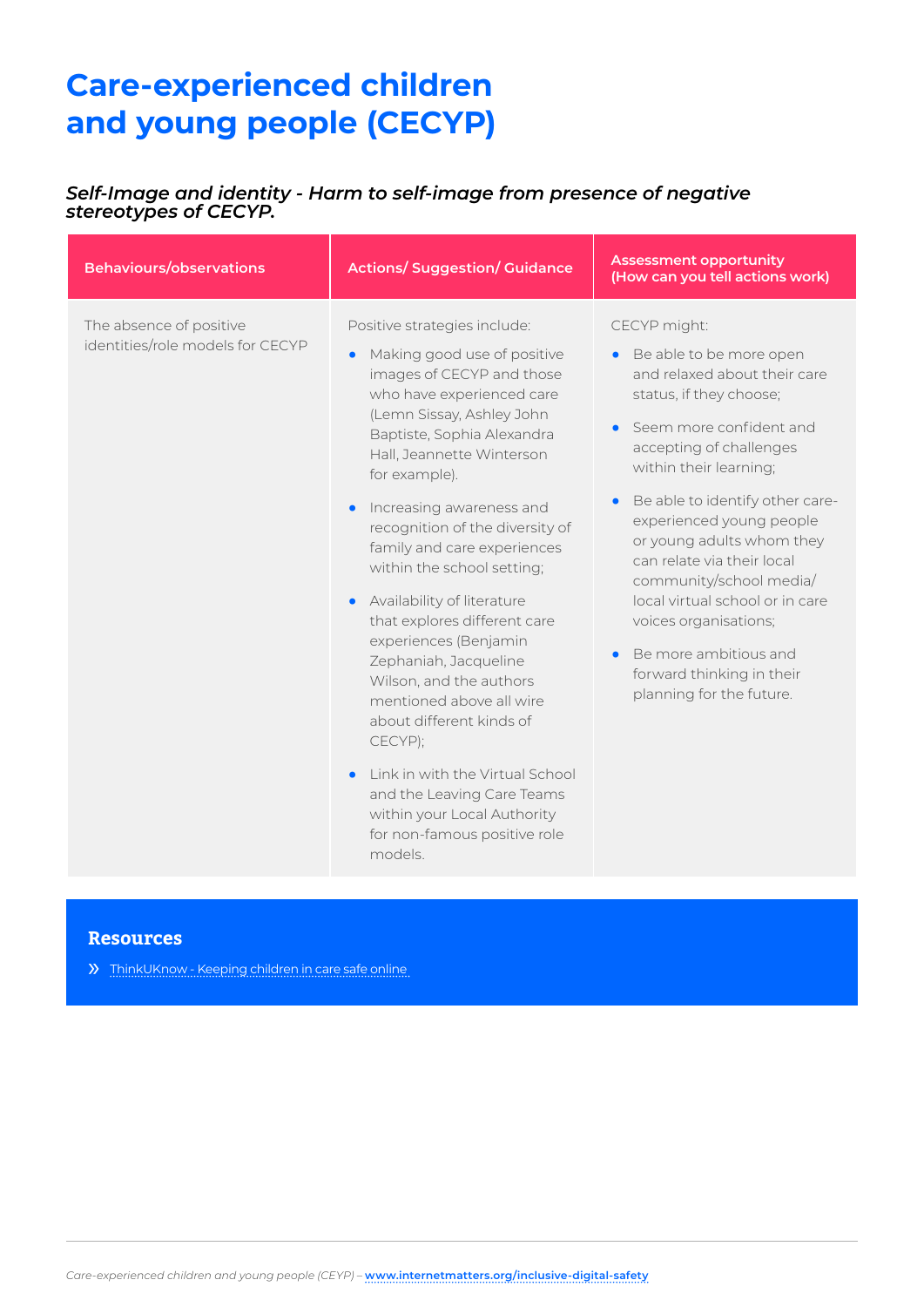### *Self-Image and identity - Harm to self from using image searches to find birth-family.*

| <b>Behaviours/observations</b>                                                                                                                                                                                                                                                                        | <b>Actions/ Suggestion/ Guidance</b>                                                                                                                                                                                                                                                                                                                                                                                                                                                                                                                                                                                                                                                                                                                                                                                                                                                                                                                                                                           | <b>Assessment opportunity</b><br>(How can you tell actions work)                                                                                                                                                                                                                                                                                                                                                                                                                                                                                                                                                                                           |
|-------------------------------------------------------------------------------------------------------------------------------------------------------------------------------------------------------------------------------------------------------------------------------------------------------|----------------------------------------------------------------------------------------------------------------------------------------------------------------------------------------------------------------------------------------------------------------------------------------------------------------------------------------------------------------------------------------------------------------------------------------------------------------------------------------------------------------------------------------------------------------------------------------------------------------------------------------------------------------------------------------------------------------------------------------------------------------------------------------------------------------------------------------------------------------------------------------------------------------------------------------------------------------------------------------------------------------|------------------------------------------------------------------------------------------------------------------------------------------------------------------------------------------------------------------------------------------------------------------------------------------------------------------------------------------------------------------------------------------------------------------------------------------------------------------------------------------------------------------------------------------------------------------------------------------------------------------------------------------------------------|
| CECYP using old printed photos,<br>taken at the time of their<br>adoption/entry into care from<br>Life Story Books and/or care<br>records to "reverse image search"<br>in an effort to find, for example,<br>birth family members, previous<br>and/or current carers, old home<br>and/neighbourhoods. | This has the potential to bring<br>CECYP and birth families<br>together, but this is not always<br>wanted, or is done without<br>considering the consequences.<br>It is important to be clear<br>about the need to report any<br>safeguarding issues but do this<br>openly and as far as possible<br>with the consent of the CECYP.<br>• Information needs to be<br>passed onto the educational<br>settings designated<br>safeguarding lead(s).<br>Positive strategies may include:<br>• Focusing on the problem not<br>the person, switching from<br>deficit to asset perspective<br>(i.e. recognising the critical<br>digital literacy skills, agency<br>that the CECYP has used);<br>• Strength-based work<br>including postural work with<br>CECYP about identity and/or<br>life history/Life Story Work.<br>It would be valuable to see<br>incidents such as these as<br>openings for relationship<br>building with the CECYP,<br>rather than just as setbacks,<br>or as adding to a list of<br>concerns. | This is likely to differ for each<br>CECYP, however this may<br>include:<br>They might be more open<br>$\bullet$<br>and able to communicate<br>about contact with parents;<br>They might show increased<br>$\bullet$<br>positive mood and better<br>educational engagement;<br>May be able to reflect more<br>$\bullet$<br>effectively on their reasons<br>for wanting to contact<br>previous carers;<br>May become more<br>$\bullet$<br>curious and less anxious<br>about their history;<br>Would be able to explain<br>$\bullet$<br>to adults currently involved<br>closely with them why these<br>past relationships hold<br>importance in the present. |

- » [NSPCC Life Story Work](https://learning.nspcc.org.uk/services-children-families/life-story-work)
- » <https://corambaaf.org.uk/books/life-story-work>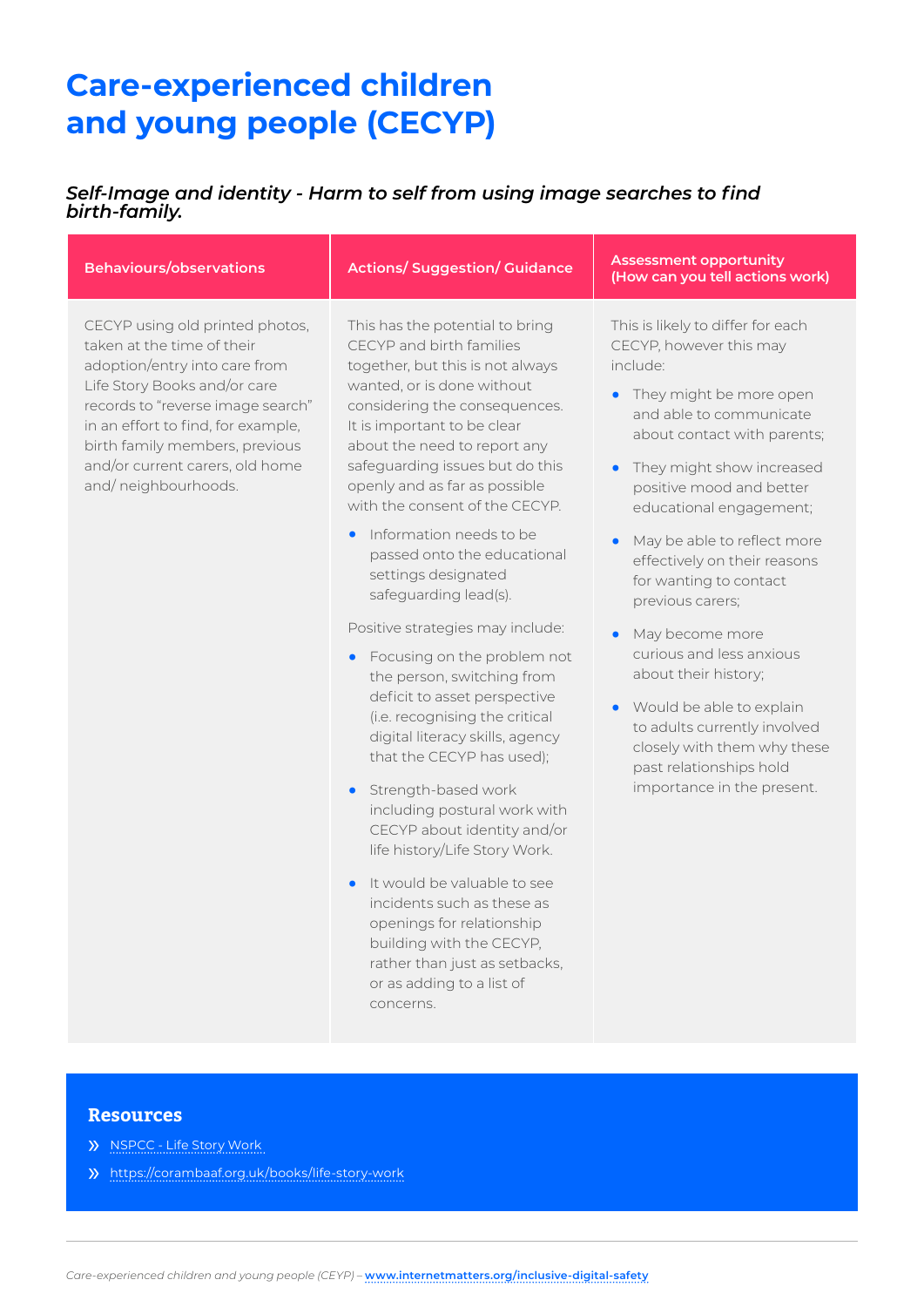## *Managing online information - anxiety about how they present on social media.*

| <b>Behaviours/observations</b>                                                                                                                                                                                                                                                        | <b>Actions/Suggestion/Guidance</b>                                                                                                                                                                                                                                                                                                                                                                                                                                                | <b>Assessment opportunity</b><br>(How can you tell actions work)                                                                                                                                                                                                   |
|---------------------------------------------------------------------------------------------------------------------------------------------------------------------------------------------------------------------------------------------------------------------------------------|-----------------------------------------------------------------------------------------------------------------------------------------------------------------------------------------------------------------------------------------------------------------------------------------------------------------------------------------------------------------------------------------------------------------------------------------------------------------------------------|--------------------------------------------------------------------------------------------------------------------------------------------------------------------------------------------------------------------------------------------------------------------|
| CECYP experiencing anxiety<br>about how they present on<br>social media; Difficulties in<br>setting boundaries for sharing<br>information about their<br>circumstances (e.g. "Do I say<br>I'm in foster care? If I don't am I<br>lying? If I do will I be rejected or<br>targeted?"). | Positive strategies include:<br>Recognising that online<br>$\bullet$<br>relationships are 'managed'<br>just as face to face ones are;<br>Encourage CECYP to see<br>$\bullet$<br>themselves being in charge<br>of the information that they<br>choose to share and nor<br>share;                                                                                                                                                                                                   | CECYP may be able to:<br>Be comfortable about who<br>$\bullet$<br>they are and how they chose<br>to represent their experiences<br>in online;<br>• Acknowledgement of the<br>positive role of being online<br>for some young people able<br>to express themselves; |
|                                                                                                                                                                                                                                                                                       | Recognising that not<br>$\bullet$<br>everything and everyone<br>are as they appear in social<br>media;<br>Opportunities for CECYP<br>$\bullet$<br>to take part in anonymous<br>surveys/training to inform<br>resources and areas of need<br>(Work with Virtual schools to<br>disseminate)<br>Having a trusted mentor,<br>$\bullet$<br>a person to talk to and<br>communicate with outside<br>the family setting;<br>Have audiences who care and<br>listen and hear their views as | Be able to adjust these<br>$\bullet$<br>representations as they<br>see fit;<br>• Take a critical perspective<br>on different peoples care<br>journeys;<br>Talk about their own<br>experience as an individual<br>rather than being part of a<br>homogenous group.  |

#### **Resources**

- » [Childline Feeling good on social media](https://www.childline.org.uk/info-advice/bullying-abuse-safety/online-mobile-safety/feeling-good-on-social-media/)
- » [Internet Matters Online Reputation](https://www.internetmatters.org/issues/online-reputation/)

a group.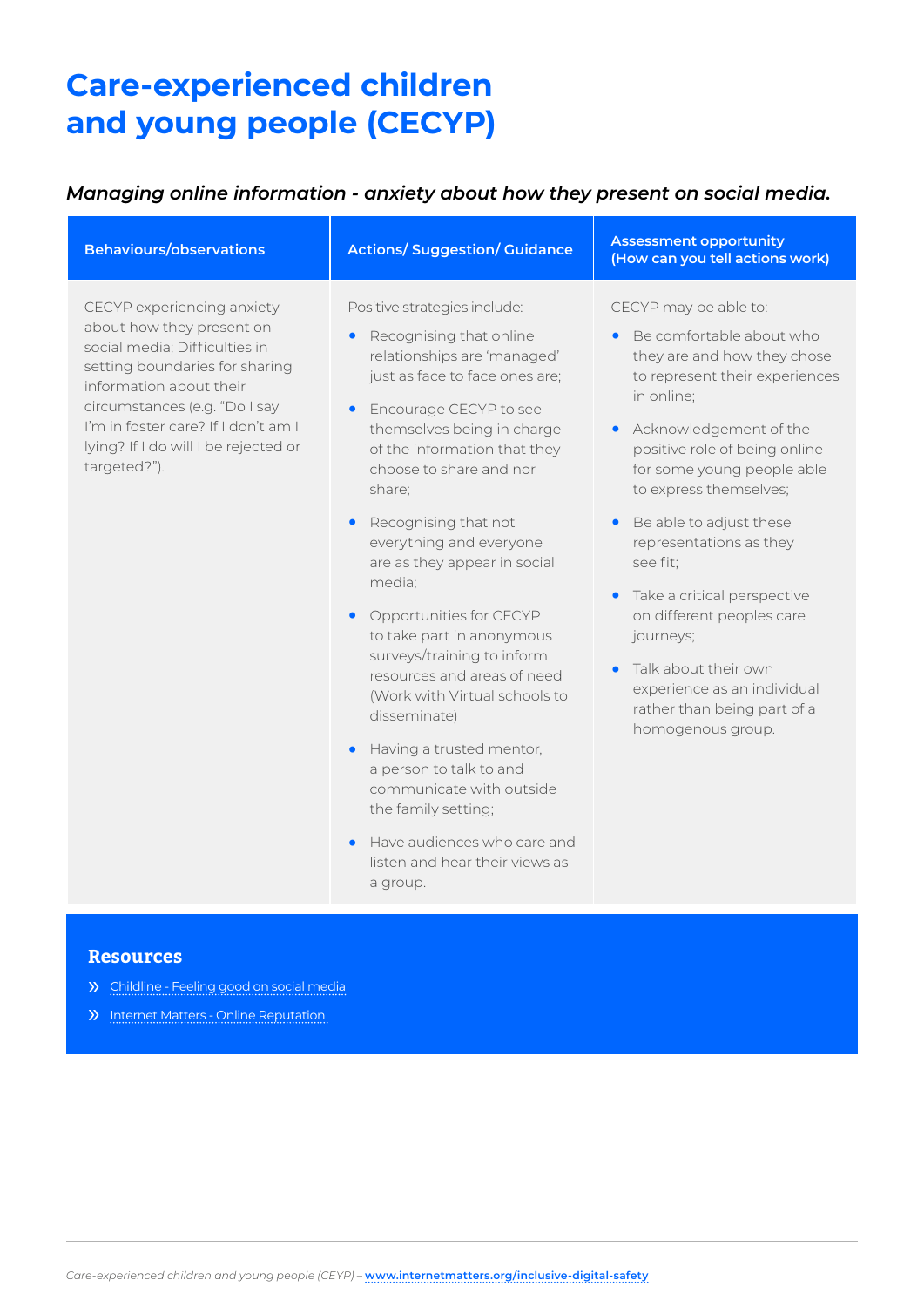### *Managing online Information - Harm caused by viewing misleading information.*

| <b>Behaviours/observations</b>                                                                                                                                                                                                                                                                                                                                      | <b>Actions/ Suggestion/ Guidance</b>                                                                                                                                                                                                                                                                                                                                                                                                                                                                                                                                                                                                                                                                                                                                                                                | <b>Assessment opportunity</b><br>(How can you tell actions work)                                                                                                                                                                                                                                                                                                                                                                                                                                                                                                                                                                                                               |
|---------------------------------------------------------------------------------------------------------------------------------------------------------------------------------------------------------------------------------------------------------------------------------------------------------------------------------------------------------------------|---------------------------------------------------------------------------------------------------------------------------------------------------------------------------------------------------------------------------------------------------------------------------------------------------------------------------------------------------------------------------------------------------------------------------------------------------------------------------------------------------------------------------------------------------------------------------------------------------------------------------------------------------------------------------------------------------------------------------------------------------------------------------------------------------------------------|--------------------------------------------------------------------------------------------------------------------------------------------------------------------------------------------------------------------------------------------------------------------------------------------------------------------------------------------------------------------------------------------------------------------------------------------------------------------------------------------------------------------------------------------------------------------------------------------------------------------------------------------------------------------------------|
| Harm through misleading or<br>malicious information about<br>the experiences of CECYP. For<br>example, websites or social<br>media groups that suggest<br>that children in care have<br>been 'stolen' from their birth<br>families. (Also well-meaning but<br>unhelpful tropes such as 'Care<br>leavers are more likely to go to<br>prison than attend University') | Positive strategies include:<br>Making good use of positive<br>images of CECYP and those<br>who have experienced care<br>(Ashley John Baptiste, Lemn<br>Sissay, Sophia Alexandra Hall,<br>Putting CECYP in contact<br>$\bullet$<br>with organisations such as<br>Become;<br>Challenging stigmatising<br>$\bullet$<br>narratives in school by<br>promoting discussion about<br>different kinds of childhood<br>and different family<br>structures;<br>Not all CECYP have positive<br>$\bullet$<br>experiences of foster, kinship<br>or residential care and there<br>are many things that need<br>to improve in the United<br>Kingdom (UK). Try to be open,<br>balanced and realistic about<br>the range of experiences;<br>Building on the idea of<br>$\bullet$<br>a 'growth mindset' and<br>applying this directly | CECYP may be able to:<br>Take a critical perspective<br>$\bullet$<br>on different peoples care<br>journeys.<br>Be able to challenge<br>$\bullet$<br>generalisations about CECYP<br>- 'just because lots of care<br>leavers end up in prison<br>doesn't mean I will';<br>Talk about their own<br>experience as an individual<br>rather than being part of a<br>homogenous group.<br>Within the school environment<br>there might be:<br>More discussions within the<br>school environment about<br>diverse family structures;<br>More open<br>acknowledgement of<br>different kinds of childhoods<br>that people experience,<br>beyond the stereotype of<br>the nuclear family. |

### **Resources**

- » [ThinkUKnow Keeping children in care safe online](https://www.thinkuknow.co.uk/parents/articles/Looked-after-children-specific-risks/)
- » [Become The charity for children in care and young care leavers](https://www.becomecharity.org.uk/)
- » [Link In Bromley Know your Care Leavers A to Z](http://linkinbromley.co.uk/wp-content/uploads/2013/08/Famous_Care_Leavers1.pdf)
- » [The Growth Mindset | Carol Dweck | Talks at Google](https://www.youtube.com/watch?v=-71zdXCMU6A)
- » <https://www.mymentalhealthrocks.com/>
- » <https://iheartprinciples.com/for-young-people/>

to CECYP.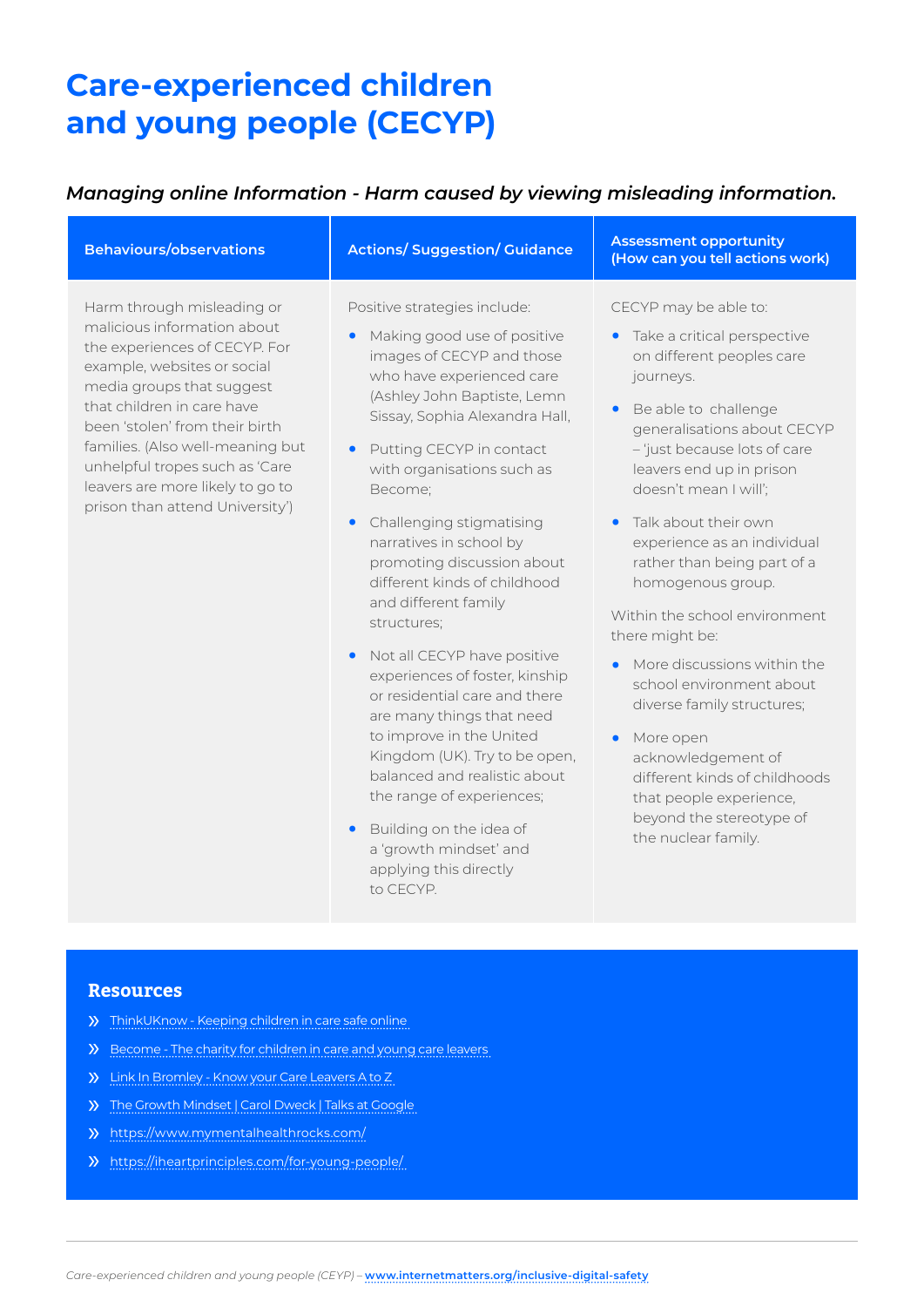## *Online bullying - Harm from bullying behaviours.*

| <b>Behaviours/observations</b>                                                                                                                                                                                                                                                                                                                                                                                                                                             | <b>Actions/Suggestion/Guidance</b>                                                                                                                                                                                                                                                                                                                                                                                                                                                                                                                                     | <b>Assessment opportunity</b><br>(How can you tell actions work)                                                                                                                                                                                                                                                                                                                                                                                                                                                                                                                                                                                                                                     |
|----------------------------------------------------------------------------------------------------------------------------------------------------------------------------------------------------------------------------------------------------------------------------------------------------------------------------------------------------------------------------------------------------------------------------------------------------------------------------|------------------------------------------------------------------------------------------------------------------------------------------------------------------------------------------------------------------------------------------------------------------------------------------------------------------------------------------------------------------------------------------------------------------------------------------------------------------------------------------------------------------------------------------------------------------------|------------------------------------------------------------------------------------------------------------------------------------------------------------------------------------------------------------------------------------------------------------------------------------------------------------------------------------------------------------------------------------------------------------------------------------------------------------------------------------------------------------------------------------------------------------------------------------------------------------------------------------------------------------------------------------------------------|
| May take the form of targeted<br>systematic attacks. Bullying<br>(including cyberbullying) can<br>have long lasting effects on<br>physical and mental health<br>which can continue into<br>adulthood.<br>Behavioural changes may<br>include:<br>Withdrawn or depressed<br>presentation;<br>Loss of self-efficacy (a<br>$\bullet$<br>reluctance to engage in<br>activities at school for<br>example);<br>Attempts to hide or change<br>appearance;<br>Not attending school. | Positive strategies include:<br>Ongoing dialogues within<br>school about what bullying<br>(and online bullying) is and<br>what it means for people;<br>Working with children and<br>$\bullet$<br>young people in PSHE about<br>boundary setting and the<br>right to report and withdraw<br>from bullying (and online<br>bullying) relationships;<br>CECYP being encouraged to<br>$\bullet$<br>exercise their right to report<br>and complain about online<br>bullying via social media<br>service providers and schools<br>to engage as per their local<br>procedures. | CECYP may be able to:<br>Be more aware of the signs<br>$\bullet$<br>of bullying (including online<br>bullying) and how to report<br>these on platforms and<br>in educational settings as<br>appropriate;<br>recognise that bullying<br>(including online bullying)<br>is not 'just banter' or<br>'everyone does it' and they<br>are knowledgeable and<br>empowered to respond<br>appropriately;<br>Take a critical perspective<br>$\bullet$<br>on different peoples care<br>journeys;<br>Be able to challenge<br>$\bullet$<br>generalisations about CECYP<br>-'just because lots of care<br>leavers end up in prison<br>doesn't mean I will';<br>Talk about their own<br>leubivibai as an individual |

experience as an individual rather than being part of a homogenous group.

Within the school environment there might be:

- **•** More discussions within the school environment about diverse family structures;
- **•** More open acknowledgement of different kinds of childhoods that people experience, beyond the stereotype of the nuclear family.

- » [Childline Online and Mobile Safety](https://www.childline.org.uk/info-advice/bullying-abuse-safety/online-mobile-safety/)
- » [Internet Matters Cyberbullying facts and advice](https://www.childline.org.uk/info-advice/bullying-abuse-safety/online-mobile-safety/)
- » [Internet Matters Vulnerable children in a digital world repo](https://www.childline.org.uk/info-advice/bullying-abuse-safety/online-mobile-safety/)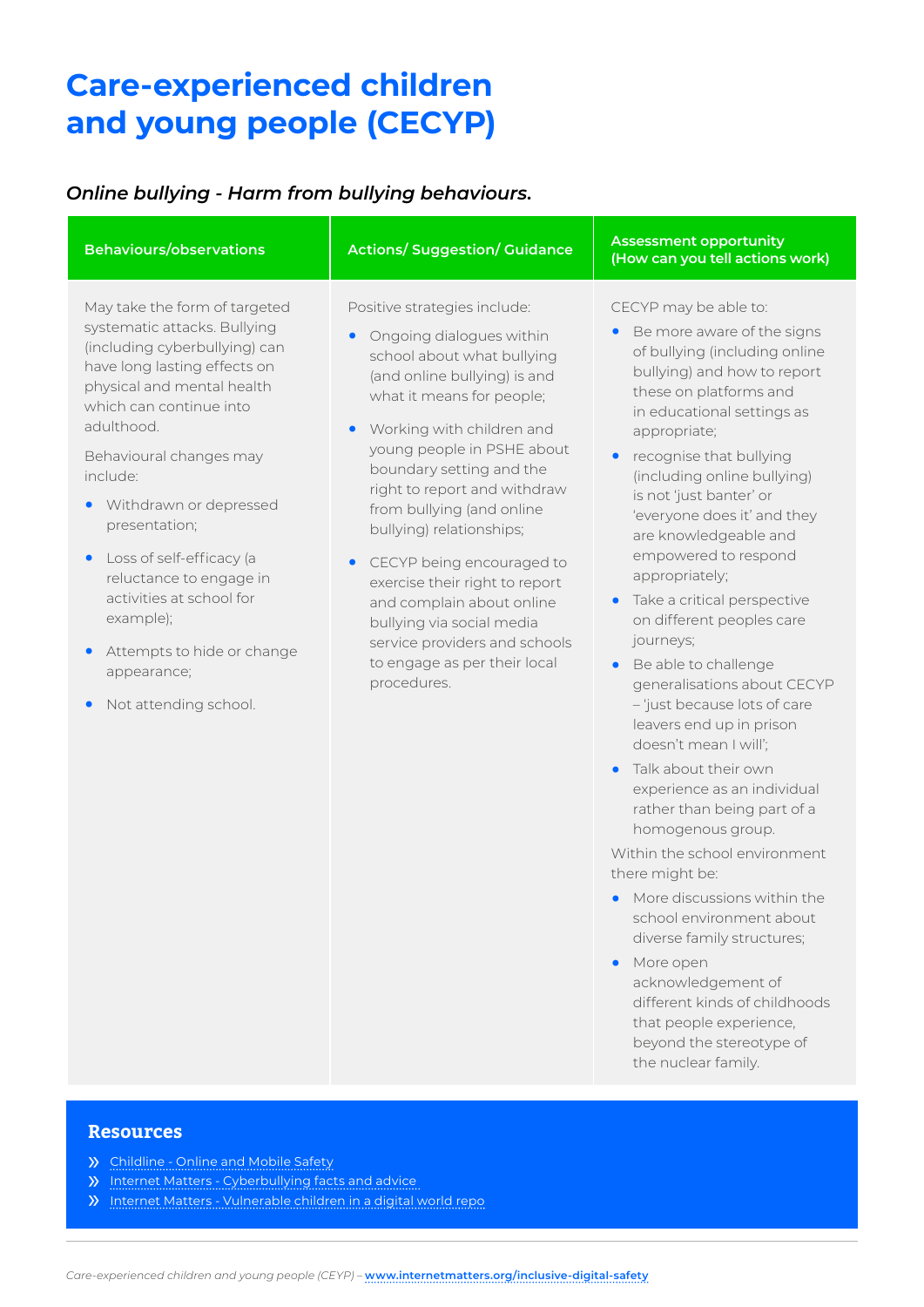### *Health and wellbeing - Harm from pornography and explicit material online.*

Harm from pornography and explicit material online. The seriousness of harm will vary in accordance with the age, developmental stage, temperament and personality of the child or young person. Not all CECYP will have open or supportive relationships with their carers, and opportunities to talk about sexuality in a healthy and supportive way may be limited. For CECYP who have been sexually abused, this maybe a particularly fraught and complex.

Shame and anxiety, as well as the legal issues around young people accessing pornography, mean that this issue is likely to remain hidden at school. The same is the case for CECYP, but there are additional complexities which mean the following may be of use:

- **•** Accepting that although pornography can be and is often harmful, children and young people might seek it out of curiosity and a desire to explore their sexuality;
- **•** Sexual abuse creates particular dilemmas for CECYP as their sexuality develops; these may be exacerbated by exposure to pornography;
- **•** An open and nonjudgemental attitude is important in responding to CECYP who have concerns. Expressing disgust or disapprobation risks reinforcing the ideas that sex is dirty and something to be ashamed of;
- **•** Advice and teaching about sexuality should be part of the school curriculum. This should encourage more open discussions and a more comfortable atmosphere for CECYP to approach trusted teachers when they need guidance.

#### **Behaviours/observations Actions/ Suggestion/ Guidance Assessment opportunity (How can you tell actions work)**

CECYP might be able to:

- **•** Talk more openly about the potential risks and harms that are associated with looking at pornography;
- **•** Be able to discuss the legal issues related to pornography;
- **•** Feel confident about finding reliable sources of information about their sexuality and sexual development and be able to relate these to an appropriate adult.

- » [Australian eSafety Commissioner Online Pornography](https://www.esafety.gov.au/parents/big-issues/online-pornography#what-can-i-do-if-my-child-has-found-pornography-online)
- » [Internet Matters Online pornography advice hub](https://www.esafety.gov.au/parents/big-issues/online-pornography#what-can-i-do-if-my-child-has-found-pornography-online)
- » [Internet Matters Learn about inappropriate content online](https://www.esafety.gov.au/parents/big-issues/online-pornography#what-can-i-do-if-my-child-has-found-pornography-online)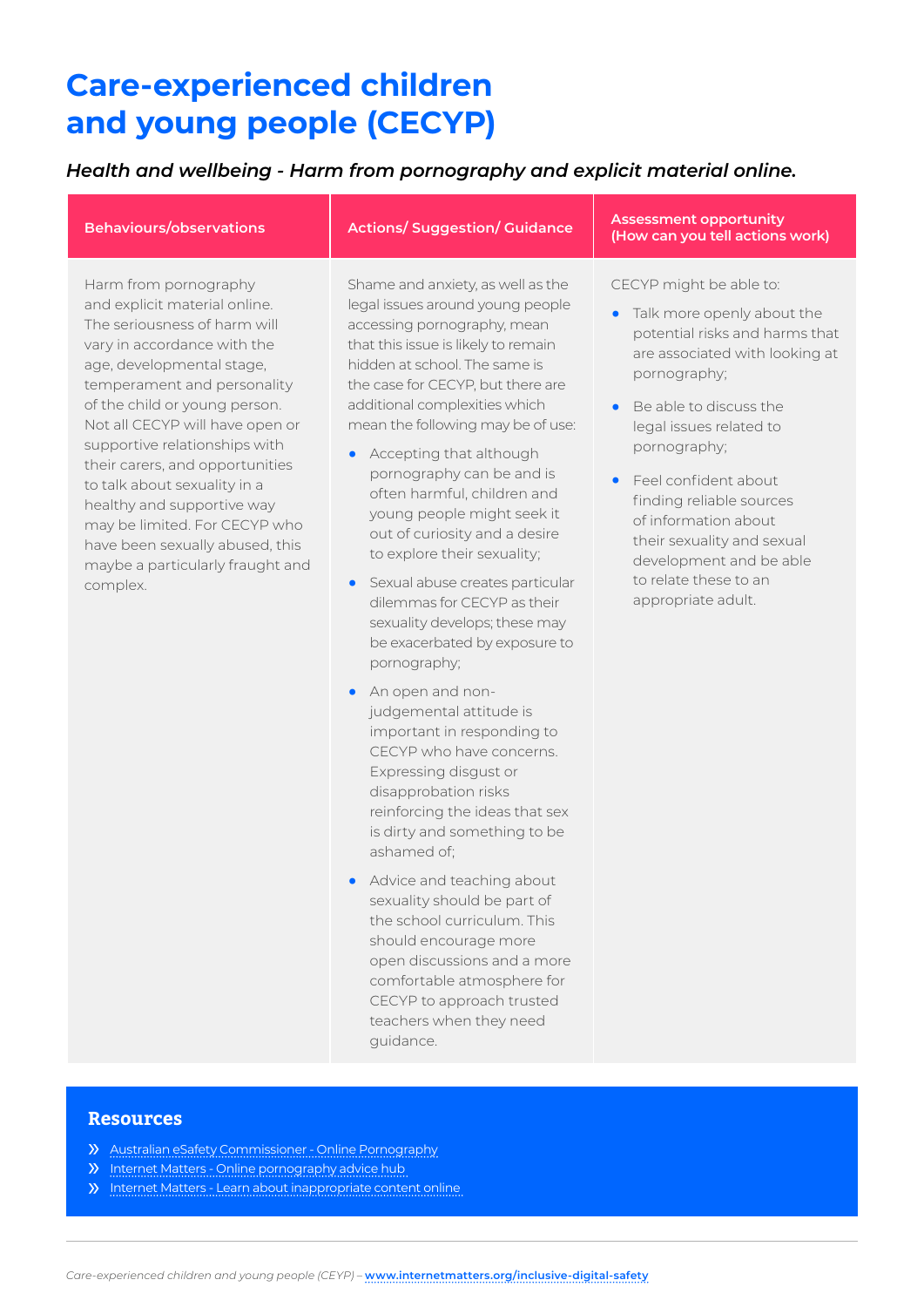### *Health and wellbeing - Harm in the form of sexual harassment*

| <b>Behaviours/observations</b>                                                                                                                                                                                                                                                                                                                                                                                                                                                                                                                                                                        | <b>Actions/Suggestion/Guidance</b>                                                                                                                                                                                                                                                                                                                                                                                                                                                                                                                             | <b>Assessment opportunity</b><br>(How can you tell actions work)                                                                                                                                                                                                                                                                                                                                                                                          |
|-------------------------------------------------------------------------------------------------------------------------------------------------------------------------------------------------------------------------------------------------------------------------------------------------------------------------------------------------------------------------------------------------------------------------------------------------------------------------------------------------------------------------------------------------------------------------------------------------------|----------------------------------------------------------------------------------------------------------------------------------------------------------------------------------------------------------------------------------------------------------------------------------------------------------------------------------------------------------------------------------------------------------------------------------------------------------------------------------------------------------------------------------------------------------------|-----------------------------------------------------------------------------------------------------------------------------------------------------------------------------------------------------------------------------------------------------------------------------------------------------------------------------------------------------------------------------------------------------------------------------------------------------------|
| This could include the sending<br>of unsolicited pictures of a<br>sexual nature; entrapments to<br>send such pictures (see also<br>grooming); sending emails or<br>messages with a sexual content;<br>making derogatory comments<br>about a person's sexuality;<br>Unwanted sharing of sexual<br>stories/links to pornography<br>etc. This behaviour is likely to<br>be disturbing to most if not<br>all people, but the severity of<br>impact will be mediated by<br>age, developmental stage and<br>previous abusive experiences.<br>Re-experiencing past trauma is<br>possible in the latter case. | Some positive strategies:<br>Teach CECYP about the<br>$\bullet$<br>meaning and dynamics of<br>harassment;<br>Encourage CECYP to<br>$\bullet$<br>recognise their rights and to<br>complain to service providers<br>about harassment and abuse;<br>Show CECYP how to block<br>$\bullet$<br>unwanted content using<br>filters and to block abusive<br>individuals for their social<br>media;<br>Through pastoral services<br>$\bullet$<br>within school, make resources<br>available to CECYP, including<br>one to one discussions;<br>Deer aroun trainers can he | CECYP might be able to:<br>Explain and or demonstrate<br>how to block unwanted<br>material to their social media<br>feeds;<br>Talk more openly about the<br>potential risks and harms that<br>are associated with looking<br>at pornography;<br>Be able to discuss the<br>legal issues related to<br>pornography;<br>Feel confident about<br>finding reliable sources<br>of information about<br>their sexuality and sexual<br>development and be able to |

- **•** Peer group trainers can be effective for developing awareness and understanding in ways that young people can relate to.
- relate these to an appropriate adult;
- **•** Know where and how to access the local Sexual health Clinic is and how they can speak to their GP.

- » <https://sites.uea.ac.uk/speakout>
- » <https://www.internetmatters.org/issues/sexting/>
- » <https://learning.nspcc.org.uk/research-resources/briefings/sexting-advice-professionals>
- » <https://www.ceop.police.uk/safety-centre/>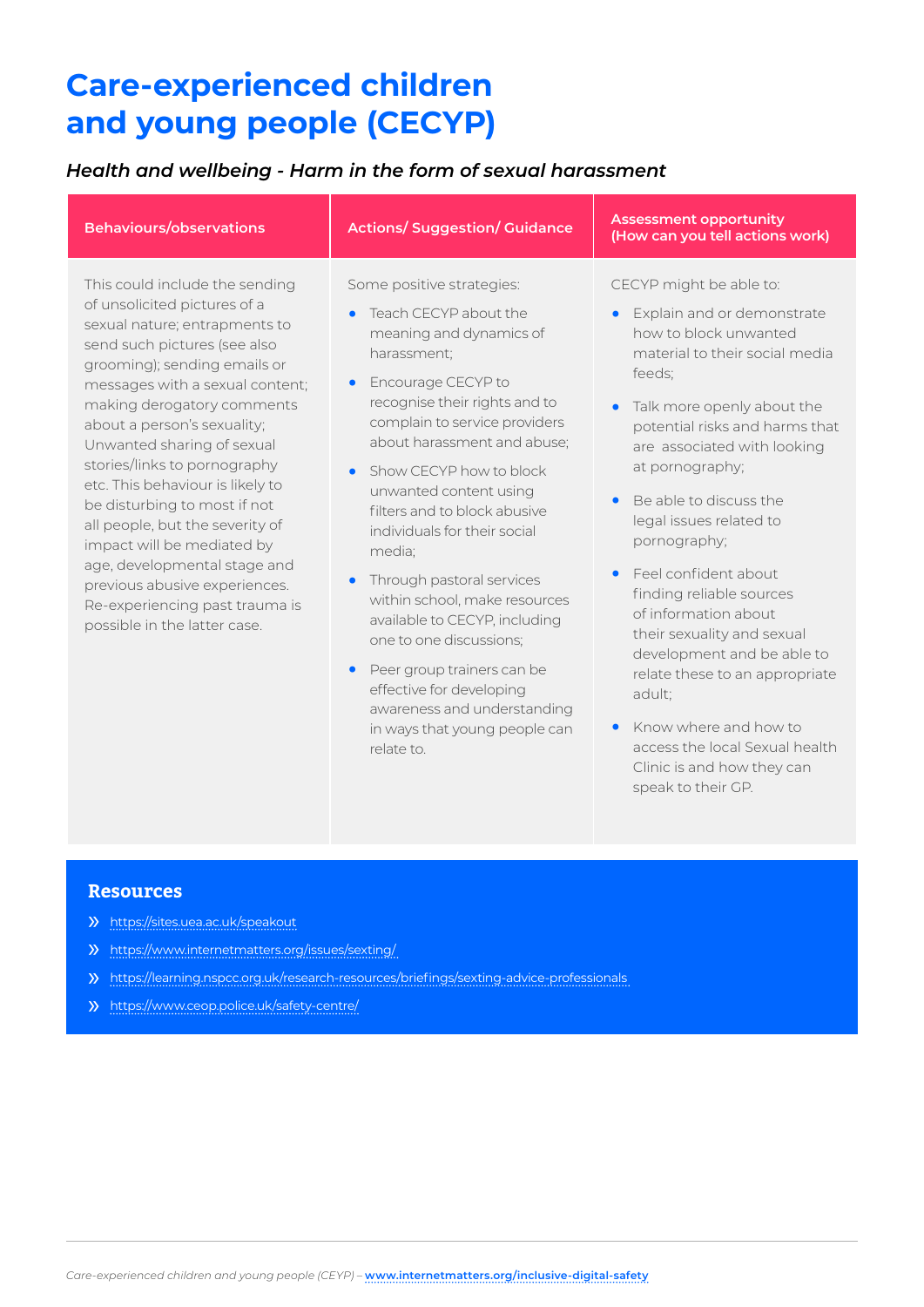### *Health and wellbeing - Harm from being outed as a CECYP.*

| <b>Behaviours/observations</b>                                                                                                                                                                                                                                                                        | <b>Actions/Suggestion/Guidance</b>                                                                                                                                                                                                                                                                                                                                                                                                                                                                                                                                                                                                                                                                            | <b>Assessment opportunity</b><br>(How can you tell actions work)                                                                                                                                                                                                                                                                                                                                                                                                                                                                                                                                            |
|-------------------------------------------------------------------------------------------------------------------------------------------------------------------------------------------------------------------------------------------------------------------------------------------------------|---------------------------------------------------------------------------------------------------------------------------------------------------------------------------------------------------------------------------------------------------------------------------------------------------------------------------------------------------------------------------------------------------------------------------------------------------------------------------------------------------------------------------------------------------------------------------------------------------------------------------------------------------------------------------------------------------------------|-------------------------------------------------------------------------------------------------------------------------------------------------------------------------------------------------------------------------------------------------------------------------------------------------------------------------------------------------------------------------------------------------------------------------------------------------------------------------------------------------------------------------------------------------------------------------------------------------------------|
| Where this occurs CECYP<br>might experience a sense of<br>loss of control, as well as a<br>threat to their sense of privacy<br>and security. There might be<br>concrete negative outcomes for<br>CECYP where they have been<br>carefully managing their status<br>and identity in their social world. | Some positive strategies:<br>Teach CECYP about the<br>$\bullet$<br>meaning and dynamics of<br>harassment:<br>Talk with the CECYP<br>$\bullet$<br>about the boundaries of<br>relationships in their lives -<br>who they share which parts<br>of their lives with and when;<br>There is a need to emphasise<br>that the loss of control of<br>information is the key harm<br>here, rather than the fact<br>of the CECYP's care status<br>being disclosed;<br>Talk about the importance of<br>$\bullet$<br>security and privacy settings<br>on social media and other<br>online spaces.<br>If applicable, tell the CECYP<br>what the school/educational<br>setting will do next to address<br>these experiences. | CECYP might be able to:<br>Explain and or demonstrate<br>how to block unwanted<br>material to their social media<br>feeds;<br>Be more aware of the<br>$\bullet$<br>signs of bullying (including<br>cyberbullying) and how to<br>report these on platforms<br>and in educational settings as<br>appropriate;<br>Recognise that bullying<br>$\bullet$<br>(including cyberbullying)<br>is not 'just banter' or<br>'everyone does it' and they<br>are knowledgeable and<br>empowered to respond<br>appropriately;<br>Be able to communicate<br>$\bullet$<br>clearly how to block and/or<br>report cyberbullies; |

- » [Internet Matters Online Reputation](https://www.internetmatters.org/issues/online-reputation/)
- » [Childnet I want to know more about Cyberbullying](https://www.childnet.com/teachers-and-professionals/hot-topics/cyberbullying)
- » [National Bullying Helpline Cyberbullying, Bullying online advice](https://www.nationalbullyinghelpline.co.uk/cyberbullying.html)
- » [NSPCC Bullying and cyberbullying](https://www.nspcc.org.uk/what-is-child-abuse/types-of-abuse/bullying-and-cyberbullying/)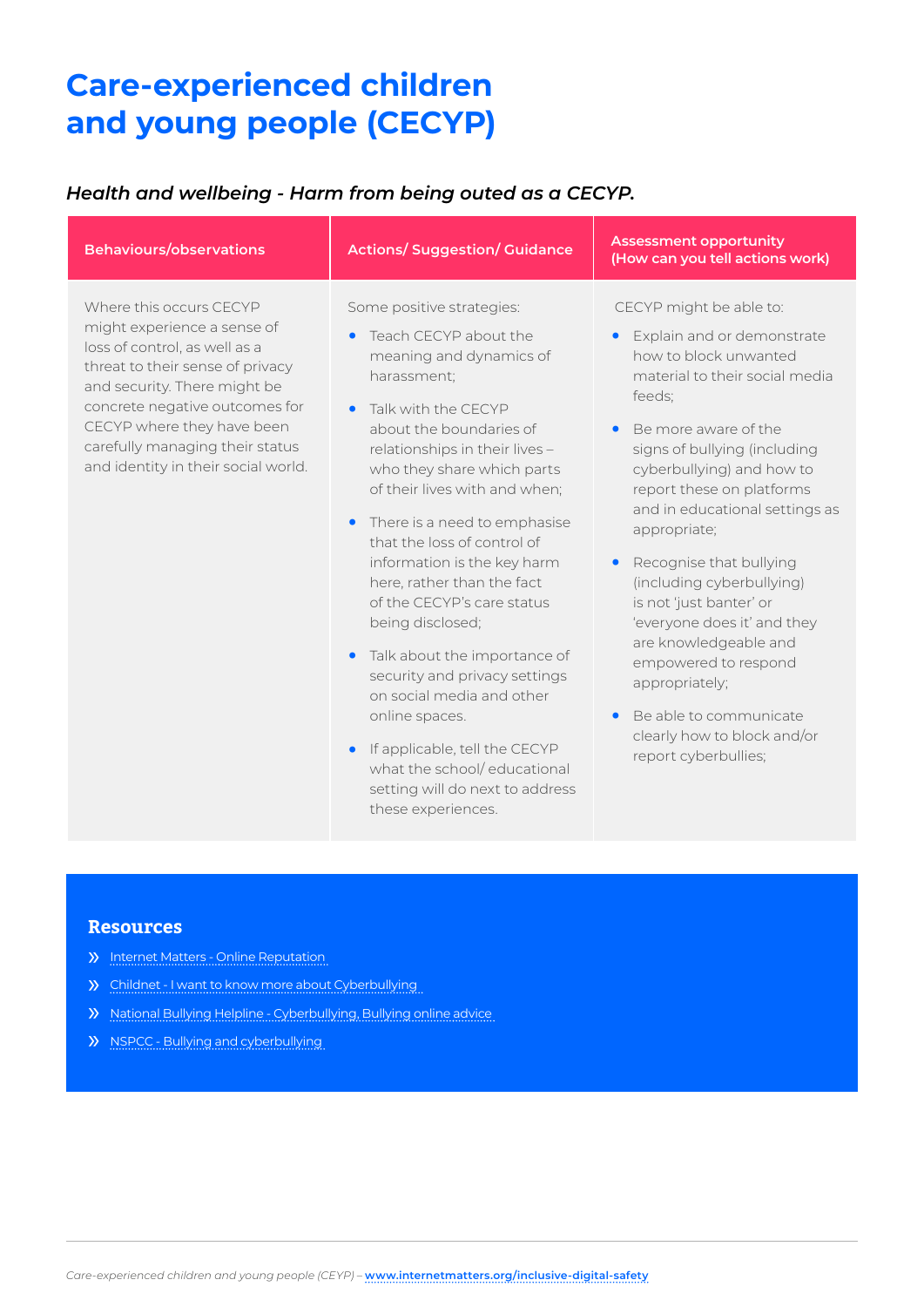## *Health and wellbeing - Harm to physical well-being from suicide or self-harm*

| <b>Behaviours/observations</b>                                                                                                                                                                                                                                                                                                                                                                                                                                                                                                                                      | <b>Actions/Suggestion/Guidance</b>                                                                                                                                                                                                                                                                                                                                                                                                                                                                                                                                                                   | <b>Assessment opportunity</b><br>(How can you tell actions work)                                                                                                                                                                                                                                                                                  |
|---------------------------------------------------------------------------------------------------------------------------------------------------------------------------------------------------------------------------------------------------------------------------------------------------------------------------------------------------------------------------------------------------------------------------------------------------------------------------------------------------------------------------------------------------------------------|------------------------------------------------------------------------------------------------------------------------------------------------------------------------------------------------------------------------------------------------------------------------------------------------------------------------------------------------------------------------------------------------------------------------------------------------------------------------------------------------------------------------------------------------------------------------------------------------------|---------------------------------------------------------------------------------------------------------------------------------------------------------------------------------------------------------------------------------------------------------------------------------------------------------------------------------------------------|
| Suicide and self-harm rates are<br>higher amongst CECYP than in<br>the general population. Some<br>websites actively promote<br>suicide and self-harm; CECYP<br>may seek them out or have<br>their attention drawn to them<br>through their social circle.<br>Self-harming, such as cutting,<br>is characterised as a way of<br>managing extreme emotions.<br>It may also have a dual role as<br>signalling distress to others<br>(although self-harming is also<br>associated with deep shame and<br>many people go to great lengths<br>to hide evidence of this). | Provision of good pastoral<br>$\bullet$<br>services within the school<br>including, or through access<br>to a local specialist service<br>to provide support and<br>counselling.<br>Training for school staff to<br>$\bullet$<br>identify signs of self harm;<br>Training for staff to approach<br>$\bullet$<br>and manage self harm and<br>suicidal thoughts with young<br>people and children;<br>Foster an understanding<br>$\bullet$<br>within the school that suicidal<br>despair underlies different<br>forms of behaviour. Some<br>might be internalising (self<br>harm, withdrawal) but some | CECYP able to talk with<br>carers and/or a key member<br>of teaching or pastoral staff<br>about their need to self-harm<br>Reduction in low mood and<br>$\bullet$<br>or signs of self-harming when<br>the CECYP is within the<br>school environment.<br>Improved communication<br>about feelings and<br>beliefs within the school<br>environment. |

externalising (aggressive behaviour, fighting, disruption).

- » [University of Oxford Young people who self-harm](https://www.rcpsych.ac.uk/docs/default-source/improving-care/nccmh/suicide-prevention/wave-1-resources/young-people-who-self-harm-a-guide-for-school-staff.pdf?sfvrsn=e6ebf7ca_2)
- » [Anna Freud Self-Harm in Schools](https://www.rcpsych.ac.uk/docs/default-source/improving-care/nccmh/suicide-prevention/wave-1-resources/young-people-who-self-harm-a-guide-for-school-staff.pdf?sfvrsn=e6ebf7ca_2)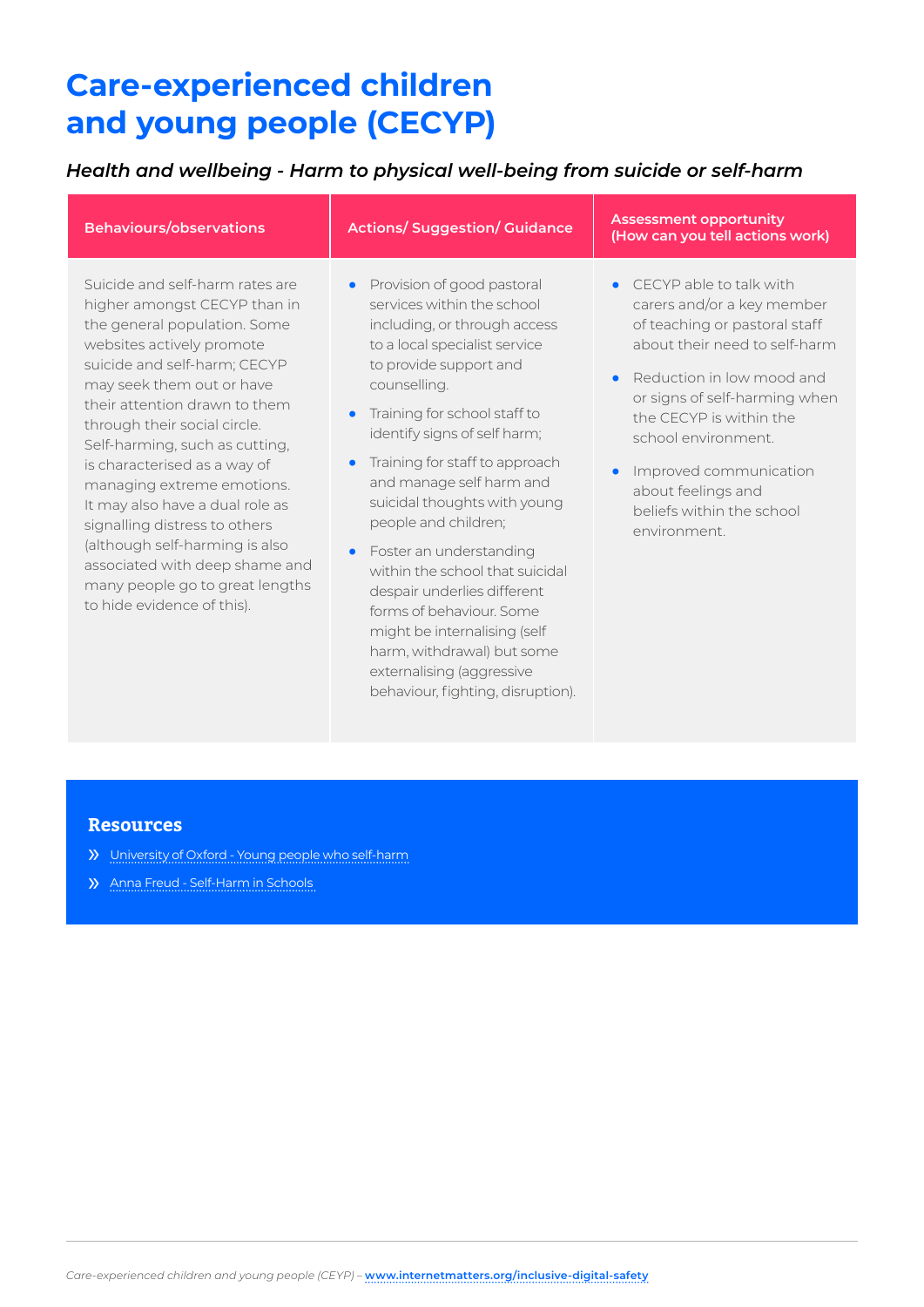### *Health and wellbeing - Harm to emotional well-being from digital self-harm.*

| <b>Behaviours/observations</b>                                                                                                                                                                                                                                                                                                                                                                                                                                                                                                                                            | <b>Actions/Suggestion/Guidance</b>                                                                                                                                                                                                                                                                                                                                                                                                                                                                                               | <b>Assessment opportunity</b><br>(How can you tell actions work)                                                                                                                                                                                                                                                                                                   |
|---------------------------------------------------------------------------------------------------------------------------------------------------------------------------------------------------------------------------------------------------------------------------------------------------------------------------------------------------------------------------------------------------------------------------------------------------------------------------------------------------------------------------------------------------------------------------|----------------------------------------------------------------------------------------------------------------------------------------------------------------------------------------------------------------------------------------------------------------------------------------------------------------------------------------------------------------------------------------------------------------------------------------------------------------------------------------------------------------------------------|--------------------------------------------------------------------------------------------------------------------------------------------------------------------------------------------------------------------------------------------------------------------------------------------------------------------------------------------------------------------|
| Digital self-harm is a behaviour<br>that occurs when an individual<br>creates an online account and<br>uses it to send/post hurtful<br>messages or threats to oneself<br>and/or may deliberately provoke<br>and offend online to receive<br>the negative attention and<br>responses. Self-harming in this<br>way can be characterised as<br>a way of managing extreme<br>emotions and/or a cry for<br>help. Research indicates this<br>is increasingly likely for those<br>whom experience bullying/<br>online bullying - to which CECYP<br>are more likely to experience | Provision of good pastoral<br>$\bullet$<br>services within the school<br>including, or through access<br>to a local specialist service<br>to provide support and<br>counselling;<br>Training for school staff<br>to identify signs of digital<br>self-harm;<br>Training for staff to approach<br>and manage digital self-harm<br>and suicidal thoughts with<br>young people and children;<br>Foster and understanding<br>$\bullet$<br>in school that digital self-<br>harm may be underlied by<br>despair. Despair can be linked | CECYP might be able to:<br>• CECYP able to talk with<br>carers and/or a key member<br>of teaching or pastoral staff<br>about their need to self-harm;<br>Reduction in low mood and<br>or signs of self-harming when<br>the CECYP is within the<br>school environment;<br>Improved communication<br>about feelings and<br>beliefs within the school<br>environment. |

to internalised (self-harm, withdrawal) and externalised (aggressive behaviour, fighting, disruption)..

- » [Social media use and deliberate self-harm among youth: A systematized narrative review](https://www.sciencedirect.com/science/article/pii/S0190740919308667)
- » [Original article Digital Self-Harm Among Adolescents](https://www.sciencedirect.com/science/article/pii/S0190740919308667)
- » [Internet Matters Vulnerable children in a digital world](https://www.sciencedirect.com/science/article/pii/S0190740919308667)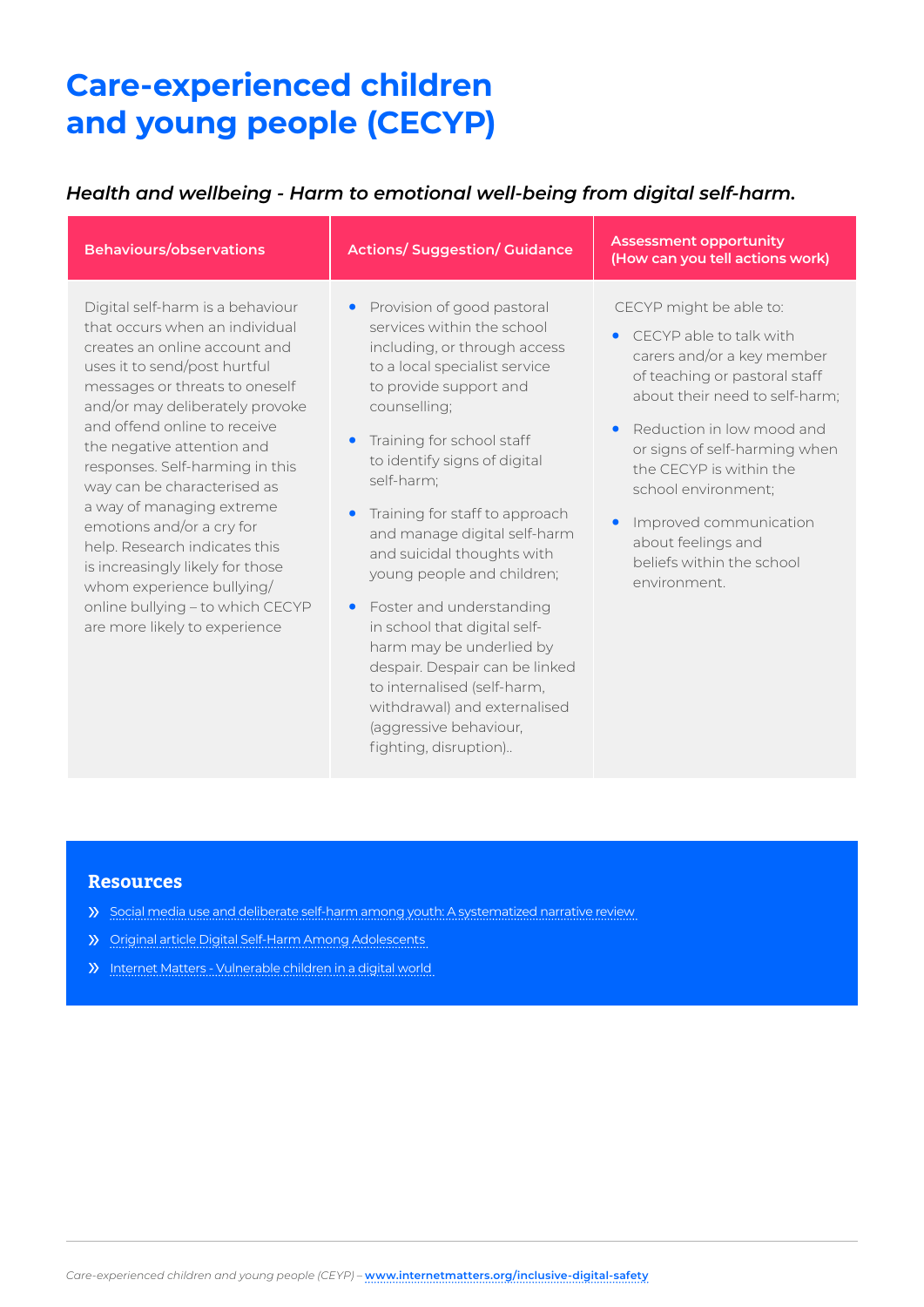### *Copyright and ownership - Harm to online reputation through lack of consent to share images.*

| <b>Behaviours/observations</b>                                                                                                 | <b>Actions/Suggestion/Guidance</b>                                                                                                                                                                                                                                                                                                                                                                                                                    | <b>Assessment opportunity</b><br>(How can you tell actions work)                                                                                                                                                                                                                                                          |
|--------------------------------------------------------------------------------------------------------------------------------|-------------------------------------------------------------------------------------------------------------------------------------------------------------------------------------------------------------------------------------------------------------------------------------------------------------------------------------------------------------------------------------------------------------------------------------------------------|---------------------------------------------------------------------------------------------------------------------------------------------------------------------------------------------------------------------------------------------------------------------------------------------------------------------------|
| CECYP shares image of<br>themselves/ birth family<br>member/carer(s)/Social<br>Worker(s) on social<br>media/online platform(s) | This will be different for different<br>CECYP depending upon if it is<br>safe/appropriate/legal for them<br>to post an image(s):<br>Teacher to link with<br>Safeguarding Lead to<br>find what is the agreed<br>arrangement for what is<br>possible for the individual<br>CECYP:<br>Try and understand CECYP<br>reason for post/share through<br>discussion;<br>Talk to the CECYP about how<br>they might ask permission to<br>share images of others. | CECYP might:<br>Be able to reflect upon<br>and explain why they<br>posted the image;<br>Be able to understand and<br>describe what the possible<br>consequences for themselves<br>and others might be;<br>Be able to describe how<br>$\bullet$<br>they might go about doing<br>things differently on another<br>occasion. |

#### **Resources**

» [NSPCC - Share Aware resources for schools and teachers](http://NSPCC - Share Aware resources for schools and teachers )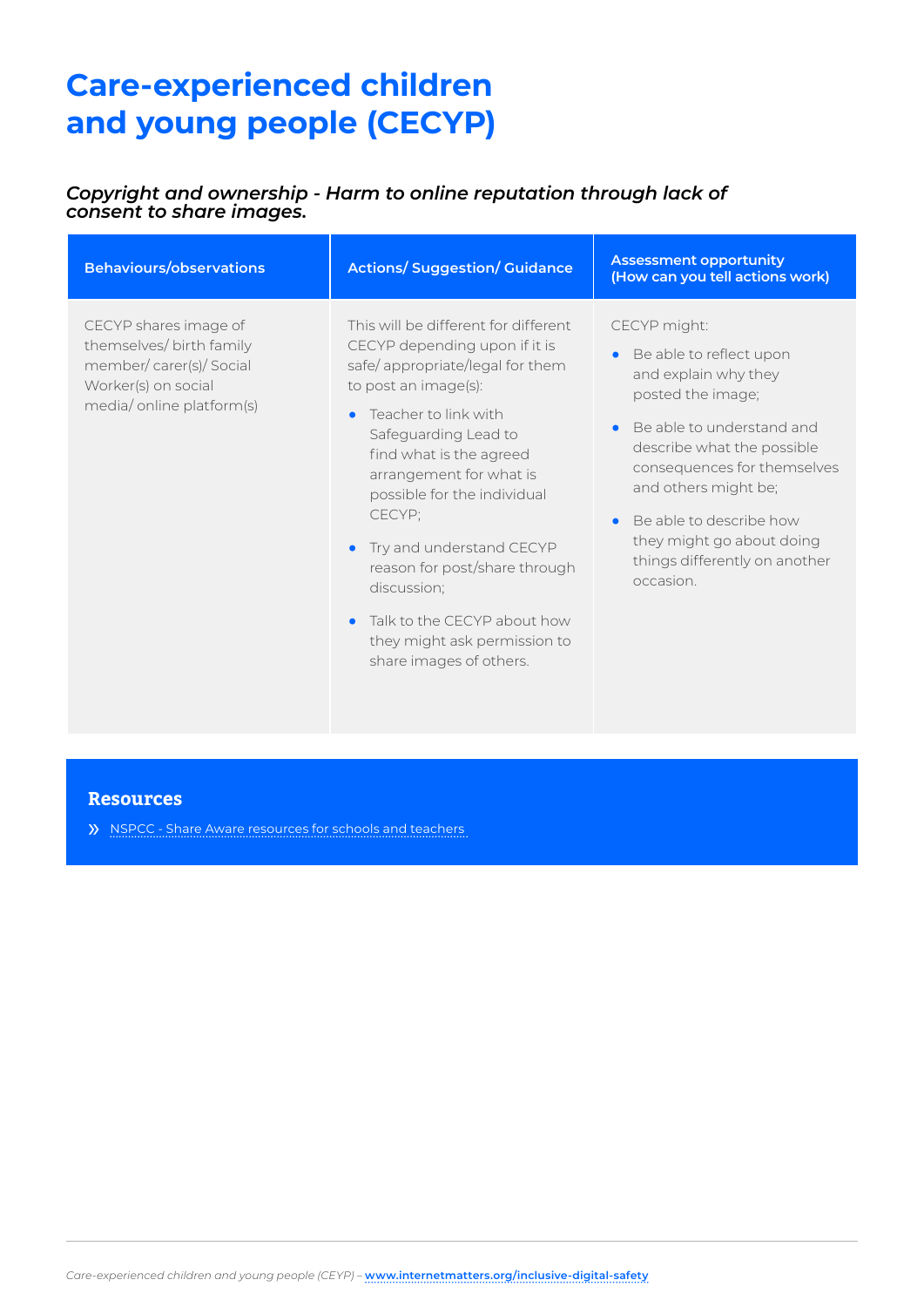### *Privacy and security - Risk to privacy and safety caused by loss of control of personal data.*

| <b>Behaviours/observations</b>                                                                                                                                                                            | <b>Actions/Suggestion/Guidance</b>                                                                                                                                     | <b>Assessment opportunity</b><br>(How can you tell actions work)                                                                       |
|-----------------------------------------------------------------------------------------------------------------------------------------------------------------------------------------------------------|------------------------------------------------------------------------------------------------------------------------------------------------------------------------|----------------------------------------------------------------------------------------------------------------------------------------|
| CECYP may share, receive and<br>store more emotionally sensitive<br>information than their peers.<br>How they manage the sharing<br>and storage of this information is<br>important as it helps them gain | • CECYP may also be<br>encouraged to use platforms<br>which are aimed at this group<br>which may store emotional/life<br>history information (e.g. Mind<br>Of My Own); | CECYP might:<br>Be able to describe and or<br>demonstrate how to manage<br>the security and privacy<br>settings on their social media; |
| a sense of privacy and of control<br>over their online and real world<br>identities.                                                                                                                      | Talk with the CECYP about<br>how they might manage<br>sensitive information online;                                                                                    | Be able to describe how they<br>go about deciding who to<br>share information with;                                                    |
| Issues might include:<br>The storing and sharing of<br>$\bullet$<br>photos from the CECYP's<br>present or their history;                                                                                  | Give opportunities for<br>feedback and request for<br>written information to be<br>altered;                                                                            | Have the right to challenge<br>what has been written about<br>them and give their own<br>views                                         |
| The management of access<br>$\bullet$<br>to shared computers in care<br>placements.                                                                                                                       | Train professionals in the use of<br>language that is so important<br>language that detaches the<br>person from the behaviour.                                         |                                                                                                                                        |
| Access to reflections that the<br>$\bullet$<br>CECYP has recorded in trying<br>to develop their life story.                                                                                               |                                                                                                                                                                        |                                                                                                                                        |
| How they are written about,<br>$\bullet$<br>the language used, by the<br>professional adults around                                                                                                       |                                                                                                                                                                        |                                                                                                                                        |

### **Resources**

them.

» [Mind of my own - Digital Safeguarding](https://mindofmyown.org.uk/home/digital-safeguarding/)